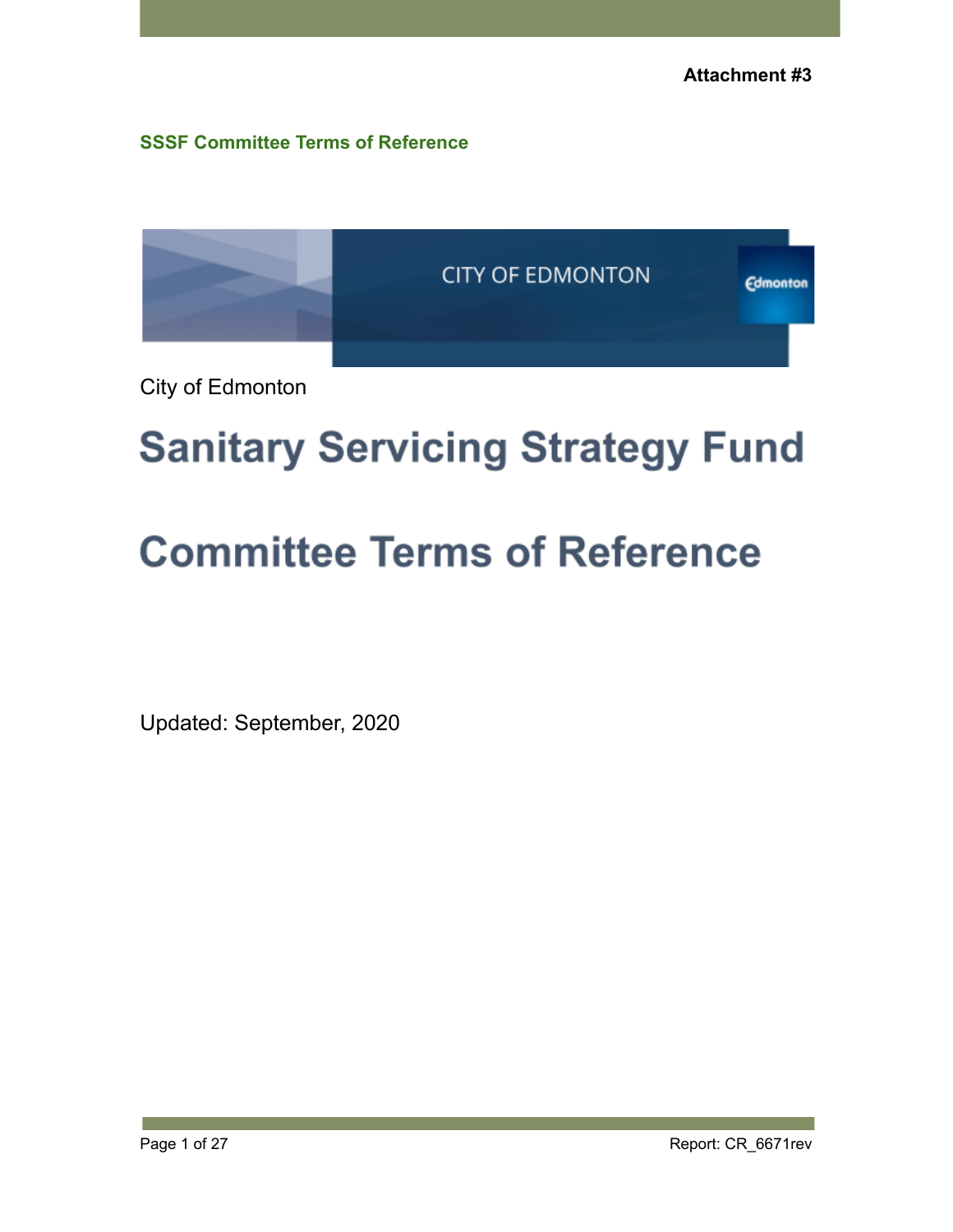# Table of Contents

| Introduction                                              | 3              |
|-----------------------------------------------------------|----------------|
| SSSF Background                                           | 3              |
| <b>SSSF Operating Principles</b>                          | 4              |
| <b>SSSF Governance Structure</b>                          | 4              |
| <b>Oversight Committee</b>                                | 5              |
| Purpose and Objectives                                    | 5              |
| Duties and Responsibilities                               | 5              |
| Rates                                                     | 5              |
| <b>Project Delivery</b>                                   | 5              |
| <b>System Planning</b>                                    | 6              |
| Fund Program Management                                   | 6              |
| <b>Communication and Reporting</b>                        | 6              |
| <b>Committee Governance</b>                               | 6              |
| <b>Composition and Membership</b>                         | $\overline{7}$ |
| <b>Member Responsibilities</b>                            | 8              |
| <b>Member Competencies</b>                                | 9              |
| <b>Committee Operations and Decision-Making</b>           | 10             |
| Decision-Making Authority                                 | 10             |
| Advising                                                  | 10             |
| Attendance & Representation                               | 10             |
| Meetings                                                  | 10             |
| Guests                                                    | 11             |
| Reporting                                                 | 11             |
| Planning & Management Committee                           | 11             |
| Purpose and Objectives                                    | 11             |
| <b>Duties and Responsibilities</b>                        | 11             |
| Existing System Capacity Planning & Assessment            | 11             |
| Project Planning & Policy Recommendations                 | 11             |
| <b>Composition and Membership</b>                         | 12             |
| <b>Member Responsibilities</b>                            | 13             |
| <b>Member Competencies</b>                                | 14             |
| <b>Committee Operations and Decision-Making Authority</b> | 15             |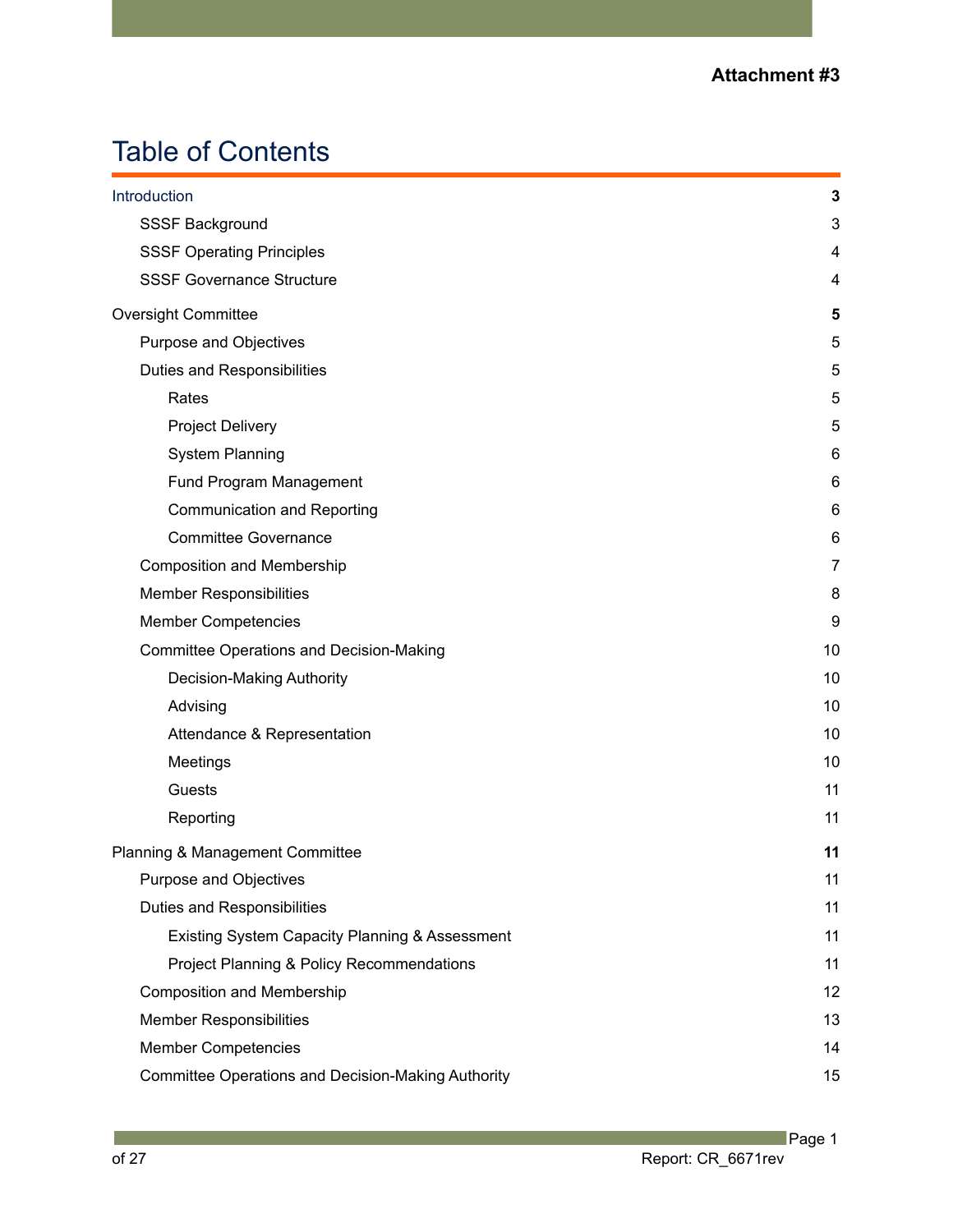| Decision-Making Authority                                 | 15 |
|-----------------------------------------------------------|----|
| Advising                                                  | 15 |
| Attendance & Representation                               | 16 |
| Meetings                                                  | 16 |
| Guests                                                    | 16 |
| Reporting                                                 | 16 |
| Finance & Audit Committee                                 | 16 |
| Purpose and Objectives                                    | 16 |
| Duties and Responsibilities                               | 17 |
| Rates                                                     | 17 |
| <b>Financial Reporting</b>                                | 17 |
| Program Financial Model                                   | 17 |
| Fund Program Expenditure                                  | 17 |
| Audit                                                     | 17 |
| <b>Composition &amp; Membership</b>                       | 18 |
| <b>Member Responsibilities</b>                            | 18 |
| Member Competencies                                       | 20 |
| <b>Committee Operations and Decision-Making Authority</b> | 20 |
| Decision-Making Authority                                 | 20 |
| Advising                                                  | 20 |
| Attendance & Representation                               | 21 |
| Meetings                                                  | 21 |
| Guests                                                    | 21 |
| Reporting                                                 | 21 |
| Committee Meetings & Reporting Schedule                   | 21 |
| <b>Oversight Committee</b>                                | 22 |
| Planning & Management Committee                           | 22 |
| Finance & Audit Committee                                 | 22 |
| Glossary                                                  | 23 |
| <b>Competency Description</b>                             | 24 |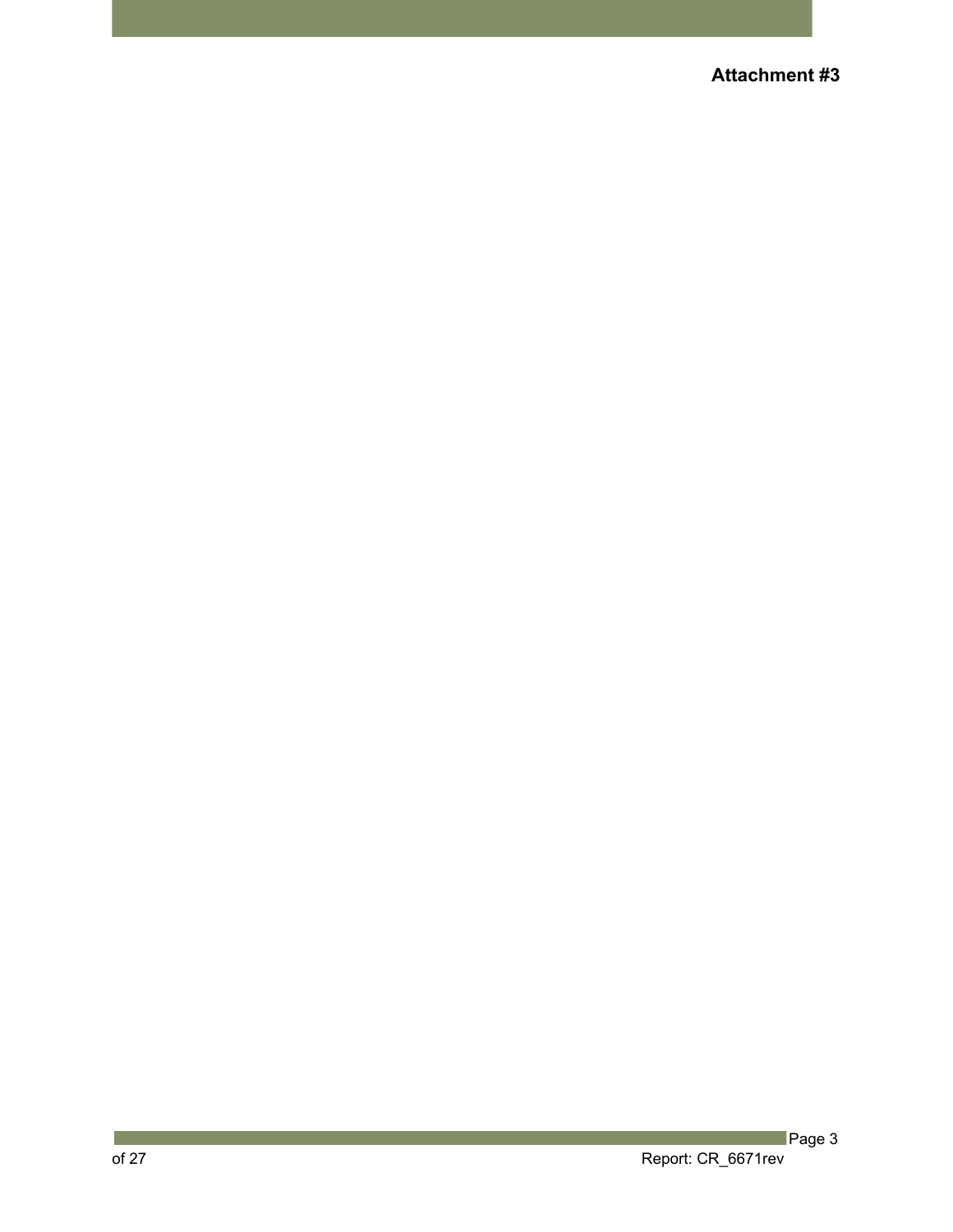# 1 Introduction

# <span id="page-4-0"></span>**1.1 SSSF Background**

#### *Sanitary Servicing Strategy*

The Sanitary Servicing Strategy (herein the "SSS") is a long-range servicing plan and funding strategy to provide sanitary servicing for the City of Edmonton (herein "the City") over the next 75-years.

Approved by City Council on July 21<sup>st</sup>, 1998 through the Sewers Bylaw No. 9425, the overall purpose of the SSS is to provide a long-term sanitary servicing vision that primarily supports growth in new areas (herein "developing areas"). This ensures the City invests efficiently to serve anticipated growth across the city in alignment with the Council's Strategic goals and the City Plan objectives.

#### *Sanitary Servicing Strategy Program*

At the time of SSS development, ongoing developments had utilized most of the available capacity in the existing sewers within the city and surrounding areas. A financial mechanism was established in 1999 to fund the construction of new major sanitary trunks to service the overall system needs to support growth through bypassing the sewage flow from the developing area while also creating capacity within the existing system in support of growth through redevelopment.

This financial component of the SSS is the Sanitary Servicing Strategy Fund Program (herein "SSSF" or the "Fund Program") and is based on the guiding principle of "user pay". As the up-front costs for any major sanitary trunk projects are too large for the City or any individual developer to finance independently, the SSSF acts as a funding mechanism that pools the resources of all "users" to build required trunk sewers. The current definition of "users" includes the City, the building industry, the development industry, and the asset maintainer and owner (EPCOR), as these are the key parties that impact and/or contribute towards the SSSF Program.

To meet the SSS objective of developing the sanitary serving network, the SSSF selects sanitary trunk projects to be funded. As this is a substantial undertaking with significant cost implications, all "users" are involved in this decision-making process of the Program, creating the need for a governing body for the SSSF. The unique and complex nature of the Program requires enabling perspective based decision making, ensuring that the objectives, expertise and interests of the users are considered and valued. This approach allows for better and representative decisions to be made while recognizing that, as the steward of the fund, the ultimate decision making authority lies with the City.

The SSSF includes a financial model to guide the Fund Program's decision-making processes. A key objective of the financial model is to maintain a positive cash balance in the SSSF. To align with this objective, the SSSF has historically utilized a "just-in-time" servicing model for new developments.

Prior to January 2019, the SSSF Program was executed by a Program Management team within the City and was governed by two committees with stakeholder representation; the Management Committee and Operational Committee. The Program Management team helped perform day-to-day functions and assisted the governing committees in delivering against the overall needs of the Program.

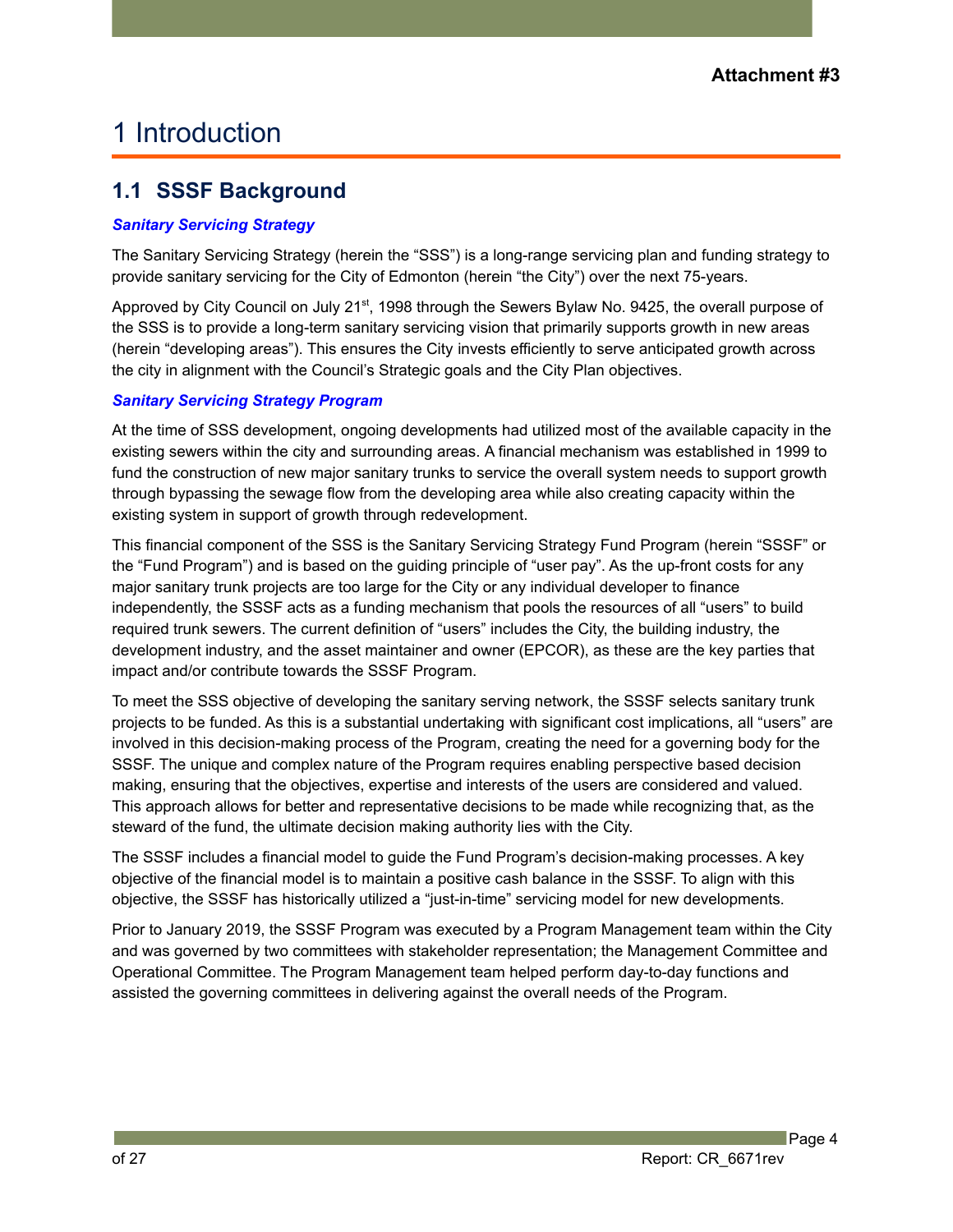#### *Document Purpose*

The purpose of the Terms of Reference is to outline the accountabilities, roles and responsibilities of the governing bodies that manage the SSSF. This document also provides additional context on the functions, structure, membership, and operational processes of the Committees. Outstanding questions regarding member responsibilities or duties should be directed to the respective Committee Chair for clarification.

# <span id="page-5-0"></span>**1.2 SSSF Operating Principles**

The following Fund Program operating principles are intended to guide overall Fund Program decision-making, operations and processes for the governing bodies that manage the SSSF and should be used as a reference guide for the decisions and actions of all Committee members.

#### *Fund Program Operating Principles:*

- Transparency Decisions are clearly articulated, understood and observed by all key stakeholders
- Accountability Decisions and operations are appropriately stewarded, documented, auditable and defensible for both internal and external stakeholders
- Sustainability Decisions and operations ensure the long-term sustainability of the Fund Program and overall sanitary servicing system
- Efficiency Resources are deployed in an effective and efficient manner
- Collaboration Appropriate stakeholders are engaged in operations and decisions of the SSSF, and all voices are heard
- Alignment with Council's strategic goals Operations and decisions consider the broader City strategies (and other "user" strategies as appropriate)

# <span id="page-5-1"></span>**1.3 SSSF Governance Structure**

City Administration is authorized to manage and steward the SSS Fund Program via delegated authority to the City Manager authorized by Council. The SSSF is governed through a committee governance structure that makes a clear distinction between the management of the Fund Program and technical operations. Ensuring appropriate management of the Fund Program is the responsibility of the Oversight Committee which acts as a strategic decision-making body of the Fund Program. Sub-committees (Planning & Management Committee and Finance & Audit Committee) support the Oversight Committee with inputs and recommendations and manage aspects of day-to-day Fund Program activities through the delegation of appropriate authority from the Oversight Committee.

Each sub-committee reports to the Oversight Committee; each sub-committee Chair also serves as a member of the Oversight Committee. This connection between committees allows for information-sharing, coordination, and overall transparency for the Fund Program.

This Committee governance structure is supported by a Program Manager from the City that will conduct activities related to the daily tasks of project management, and assist the Oversight and sub-committees to deliver against the needs of the Program.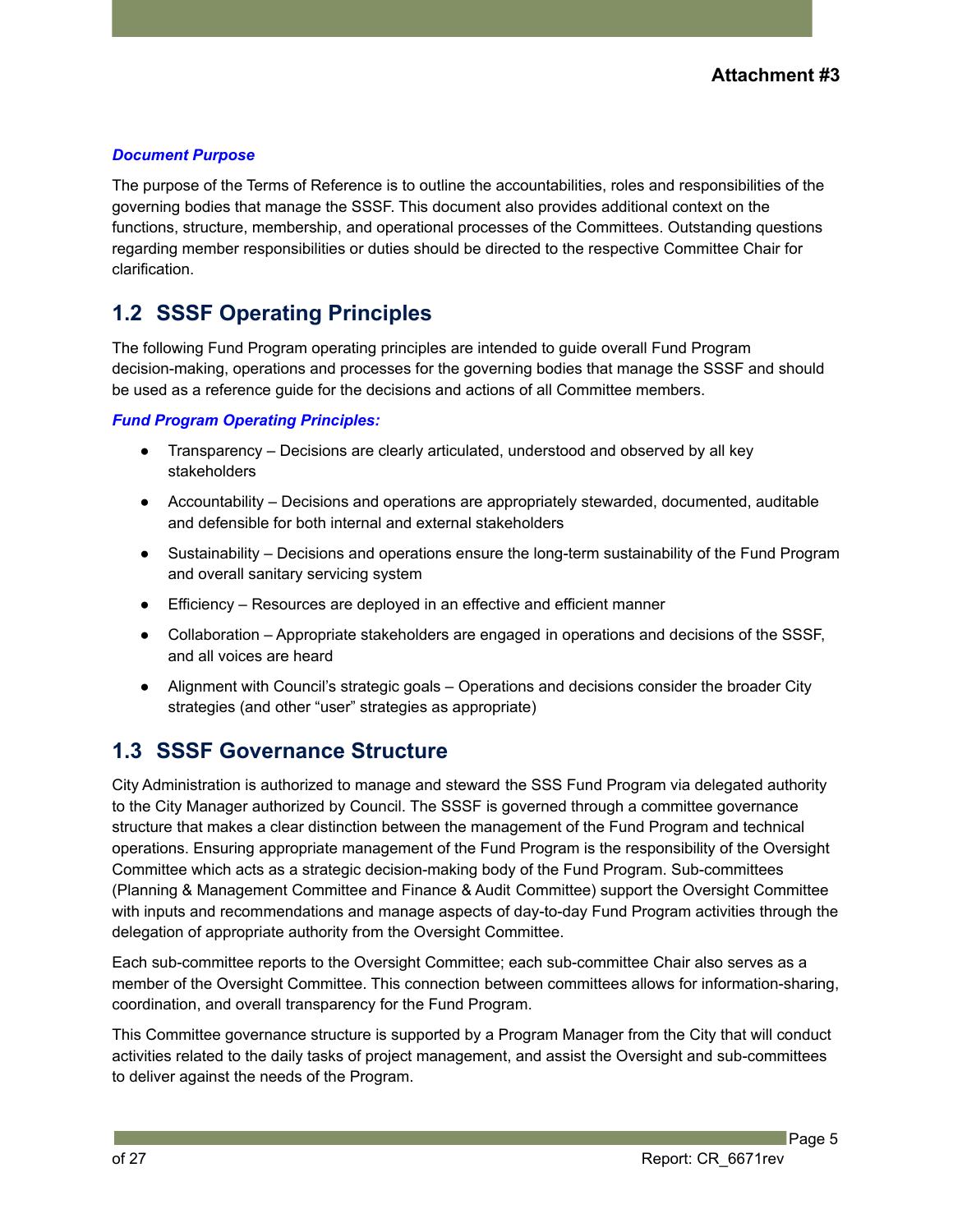#### *Committee Governance Structure:*



The following sections outline the roles, responsibilities and accountabilities of each committee, and the escalation mechanism in case consensus cannot be reached. In the event of additional questions regarding any of the topics identified herein, individuals should refer to the Oversight Committee Chair for additional guidance and/or clarification.

# <span id="page-6-0"></span>**2** Oversight Committee

## <span id="page-6-1"></span>**2.1 Purpose and Objectives**

The purpose of the Oversight Committee is to carry out the strategic direction and define the long and short-term objectives of the Fund Program. The objectives of the Oversight Committee include being accountable for decisions with respect to the mandate of the Fund Program, project selection, system rates, annual reporting, and the overall long-term implementation of SSSF.

Additionally, the Oversight Committee is tasked with considering the perspective of all key stakeholders in its operations and decisions. The Committee will foster an environment where all stakeholders can provide input into Committee decisions in a fair and equal manner, in accordance with the SSSF Operating Principles.

# <span id="page-6-2"></span>**2.2 Duties and Responsibilities**

The Oversight Committee will perform the following duties:

#### <span id="page-6-3"></span>*2.2.1 Rates*

Recommend Expansion Assessment (EA) and Sanitary Sewer Trunk Charge (SSTC) rates to City Council.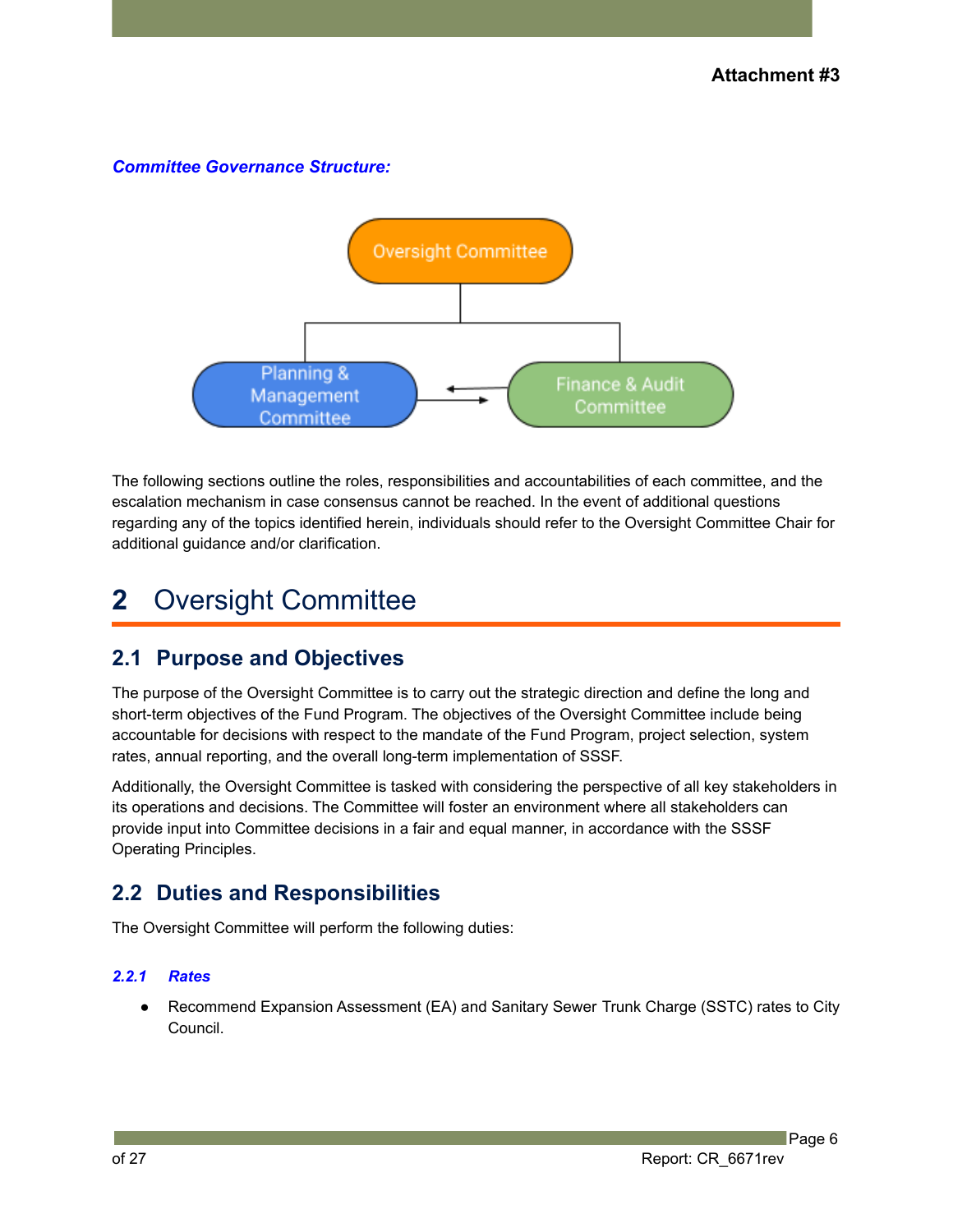#### <span id="page-7-0"></span>*2.2.2 Project Delivery*

- Prioritize and approve proposed construction projects (e.g. scope, schedule and budget).
- Respond and/or provide directions to all the technical issues, governance related matters, technical studies and change orders escalated by the sub-committees as and when required.

#### <span id="page-7-1"></span>*2.2.3 System Planning*

- Update and/or amend the following:
	- a. Sanitary Servicing Strategy;
	- b. Long-term System Plan; and
	- c. SSSF Project Prioritization & Implementation Plan.
- Ensure that input from City Planning is appropriately reflected in SSSF System Planning.

#### <span id="page-7-2"></span>*2.2.4 Fund Program Management*

- Oversee the revenue generated by the Expansion Assessment fees, Sanitary Sewer Trunk Charges, utility contribution and interest income.
- Approve expenditure guidelines for the Fund Program.
- Authorize expenditures from the Fund Program.

#### <span id="page-7-3"></span>*2.2.5 Communication and Reporting*

- Provide regular and appropriate communication material to the City Council.
- Engage the public as per the *Public Engagement Charter for the Sanitary Servicing Strategy Fund (SSSF) Oversight Committee*.
- Review and approve the SSSF Annual Report which contains:
	- a. A list of projects constructed;
	- b. Status of projects under construction;
	- c. Schedule of projects to be constructed in future years;
	- d. Statement of current SSSF financial status; and
	- e. Projection of the Fund Program balance for future years.
- Meet sub-committees as and when required

#### *2.2.6 Committee Governance*

- Provide direction in response to escalated issues from the Planning & Management Committee and Finance & Audit Committee (as required).
- Delegate tasks to sub-committees and Program Manager requiring further analysis and clarity as and when required.
- Develop, monitor, and manage a risk assessment and mitigation strategy for the Fund Program.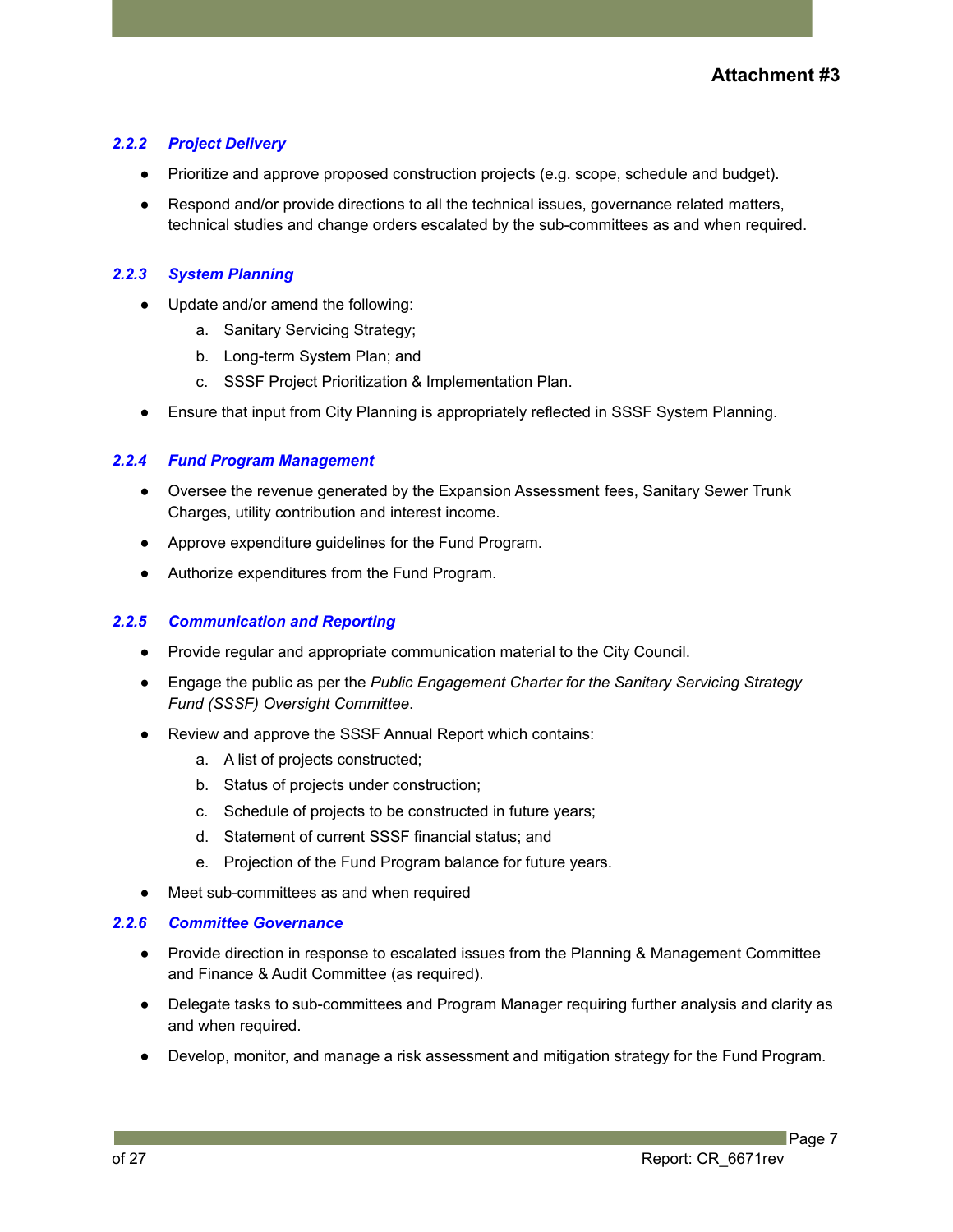- Review and assess all identified risks and mitigation strategies for proposed projects to be approved by the Fund Program.
- Review delegation of authority to sub-committees annually.
- Review the composition, membership, and chair role and responsibilities of the sub-committee annually.
- Review the adequacy of the Committee's Terms of Reference on an annual basis (more frequently if required), including the competency matrix.
- Approve internal controls, processes, and procedures.
- Engage with other external stakeholders as and when required including Alberta Capital Region Wastewater Commission (ACRWC).

#### <span id="page-8-0"></span>**2.3 Composition and Membership**

• The Oversight Committee shall be composed of eight advising members, with representation from each key stakeholder group.



- The Oversight Committee members include:
	- Oversight Committee Chair (City of Edmonton);
	- Planning & Management Committee Chair (City of Edmonton);
	- One representative with Finance background (City of Edmonton);
	- Finance & Audit Committee Chair (Development Industry);
	- Two additional representatives from Development Industry;
	- Two representatives from EPCOR; and
	- In addition to the eight advising members, there will also be an ex officio member that will hold the role of Program Manager. The Program Manager will serve on all sub-committees to facilitate the meetings and provide a technical and program management perspective.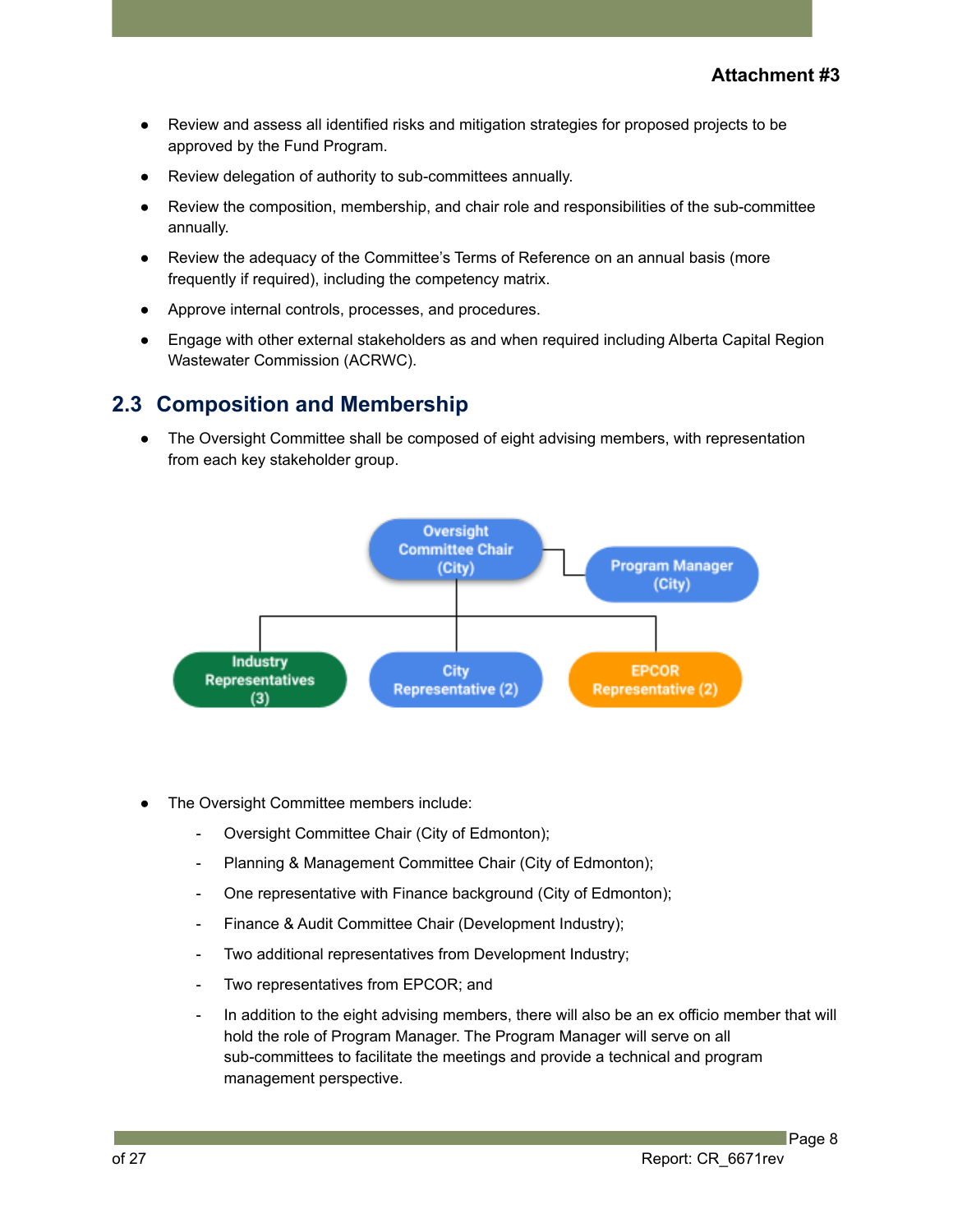- Each Oversight Committee member is required to be a senior leader from their respective organization and have the authority to make binding decisions on behalf of their organization.
- Committee members will be nominated by their respective organizations based on the competencies required. The required competencies for Committee members are summarized in Section 2.5.
- Committee members will serve in a volunteer capacity and will not have a defined term limit; however, every two years (at a minimum), each Committee member will be assessed against the competency requirements as outlined in Section 2.5 to ensure Fund Program needs are being met.

| <b>Membership</b>                                                    | <b>Description of</b><br><b>Committee Role</b>                                                                                                              | <b>Responsibilities</b>                                                                                                                                                                                                                                                                                                                                                                                                           |
|----------------------------------------------------------------------|-------------------------------------------------------------------------------------------------------------------------------------------------------------|-----------------------------------------------------------------------------------------------------------------------------------------------------------------------------------------------------------------------------------------------------------------------------------------------------------------------------------------------------------------------------------------------------------------------------------|
| Oversight Committee Chair                                            | Provide oversight and<br>guidance to Oversight<br>Committee                                                                                                 | <b>Chair Committee meetings</b><br>$\bullet$<br>Sign-off and authorize financial<br>transactions on behalf of the<br><b>Oversight Committee</b><br>Review Committee membership<br>against competency requirements                                                                                                                                                                                                                 |
| Sub-Committee Chair,<br>Planning & Management and<br>Finance & Audit | Represent the respective<br>sub-committees by sharing<br>updates, data gathered,<br>and key decisions made                                                  | Manage the technical requirements of<br>$\bullet$<br>system planning and project<br>management through the<br>sub-committee<br>Share relevant and pertinent<br>$\bullet$<br>information with the Oversight<br>Committee, including areas of<br>concerns brought up by respective<br>committee members while giving<br>recommendations.<br>Planning & Management Chair will<br>$\bullet$<br>serve as vice-chair for the Committee. |
| <b>Committee Members</b>                                             | Represent the respective<br>stakeholder groups with<br>the appropriate<br>decision-making authority<br>to be able to act on behalf<br>of their organization | Represent stakeholders and strategic<br>interests in decision-making<br>Ensure stakeholder alignment to<br>$\bullet$<br>decisions<br>• Review any pre-read material sent in<br>advance of Committee meetings                                                                                                                                                                                                                      |
| Program Manager SSSF,<br>City of Edmonton (Non<br>Voting Member)     | Assist with the overall<br>coordination of meetings<br>including the pre-work and                                                                           | Compile and distribute meeting<br>agendas and minutes (including<br>voting records)                                                                                                                                                                                                                                                                                                                                               |

# <span id="page-9-0"></span>**2.4 Member Responsibilities**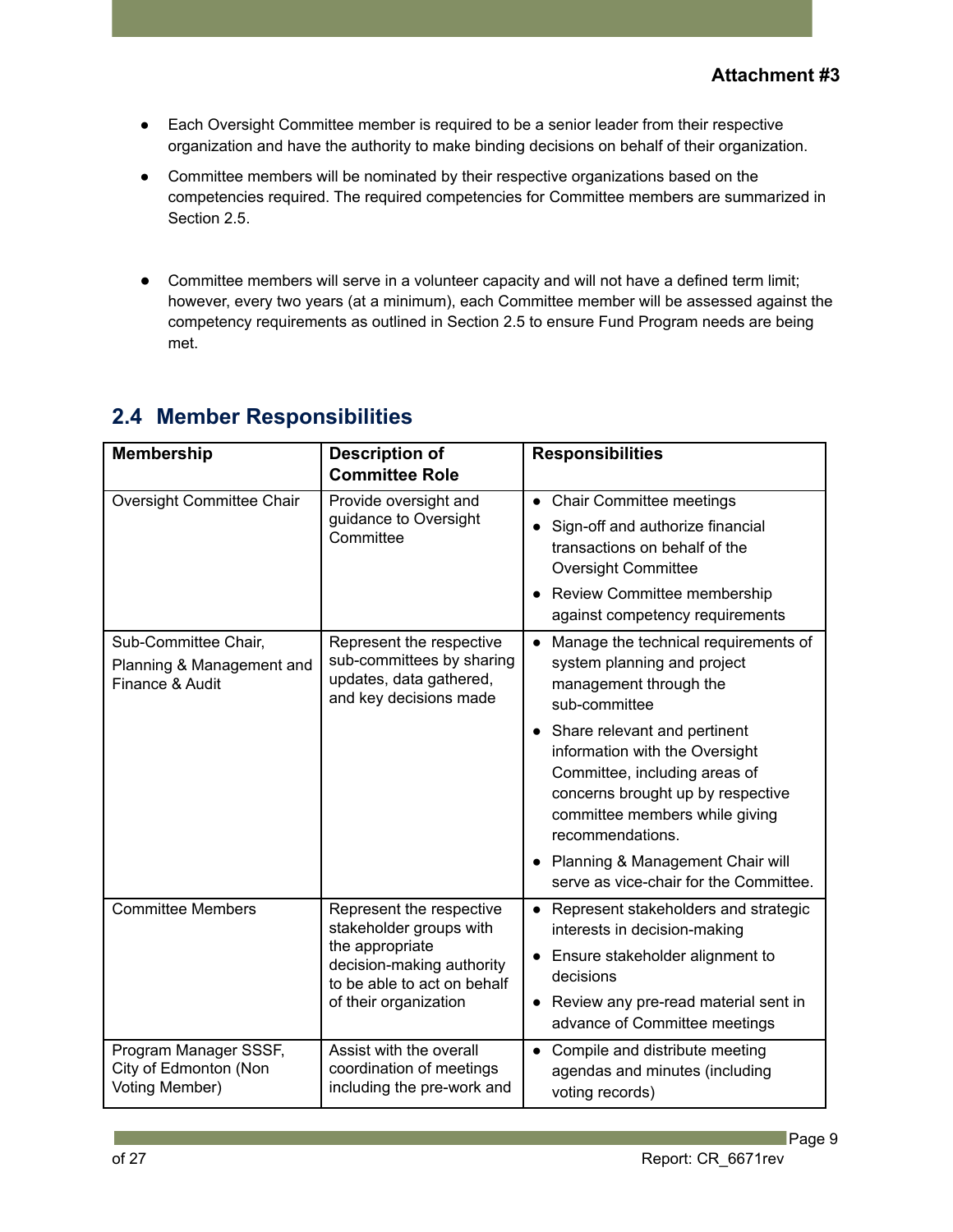| Committee | post-work on behalf of the<br>Prepare and consolidate meeting<br>materials and distribute to members in<br>advance of meetings                                                                                        |
|-----------|-----------------------------------------------------------------------------------------------------------------------------------------------------------------------------------------------------------------------|
|           | Review of all technical material<br>related to scope changes, any<br>changes to the long term plan<br>proposed by EPCOR, schedule<br>changes, etc. before being brought<br>forwarded to the committee for<br>approval |
|           | Communicate pertinent information<br>and updates between the Oversight<br>Committee and all sub-committees                                                                                                            |
|           | Prepare SSSF Annual Report for<br>Committee review and circulate the<br>approved Report to stakeholders                                                                                                               |
|           | Coordinate all meeting logistics (e.g.<br>room bookings) prior to each meeting                                                                                                                                        |
|           | Maintain list of named Committee<br>delegates                                                                                                                                                                         |
|           | Compile and circulate all supporting<br>information and prepare motions to be<br>presented for approval                                                                                                               |
|           | Follow up on any outstanding<br>action-items as required                                                                                                                                                              |

# <span id="page-10-0"></span>**2.5 Member Competencies**

Each member of the Committee is required to demonstrate the necessary skills, abilities and knowledge to fulfill the identified duties and responsibilities. The required competencies for Oversight Committee members are summarized below. A description of the competencies is provided in the Glossary section of this terms of reference.

| Competency                                         | Oversight<br><b>Committee</b><br>Chair | <b>Planning &amp;</b><br><b>Management</b><br><b>Committee</b><br>Chair | Finance &<br><b>Audit</b><br><b>Committee</b><br>Chair | <b>Committee</b><br><b>Member</b><br>(City) | <b>Committee</b><br><b>Members</b><br>(Industry) | <b>Committee</b><br><b>Members</b><br>(Epcor) | Program<br><b>Manager</b><br>(City) |
|----------------------------------------------------|----------------------------------------|-------------------------------------------------------------------------|--------------------------------------------------------|---------------------------------------------|--------------------------------------------------|-----------------------------------------------|-------------------------------------|
| <b>City Policy</b>                                 | $\boldsymbol{\mathcal{U}}$             | $\boldsymbol{\mathcal{U}}$                                              |                                                        | V                                           |                                                  |                                               |                                     |
| Drainage Planning                                  |                                        |                                                                         |                                                        |                                             |                                                  |                                               |                                     |
| Finance                                            |                                        | $\boldsymbol{\mathcal{U}}$                                              | ✓                                                      | $\boldsymbol{\nu}$                          |                                                  |                                               |                                     |
| <b>Building/ Development</b><br>Industry Knowledge |                                        |                                                                         |                                                        |                                             | ✓                                                | ✔                                             |                                     |
| Respective Stakeholder<br>Group/ Board Perspective | $\boldsymbol{\mathcal{U}}$             | ✓                                                                       | ✓                                                      | V                                           | ✓                                                |                                               |                                     |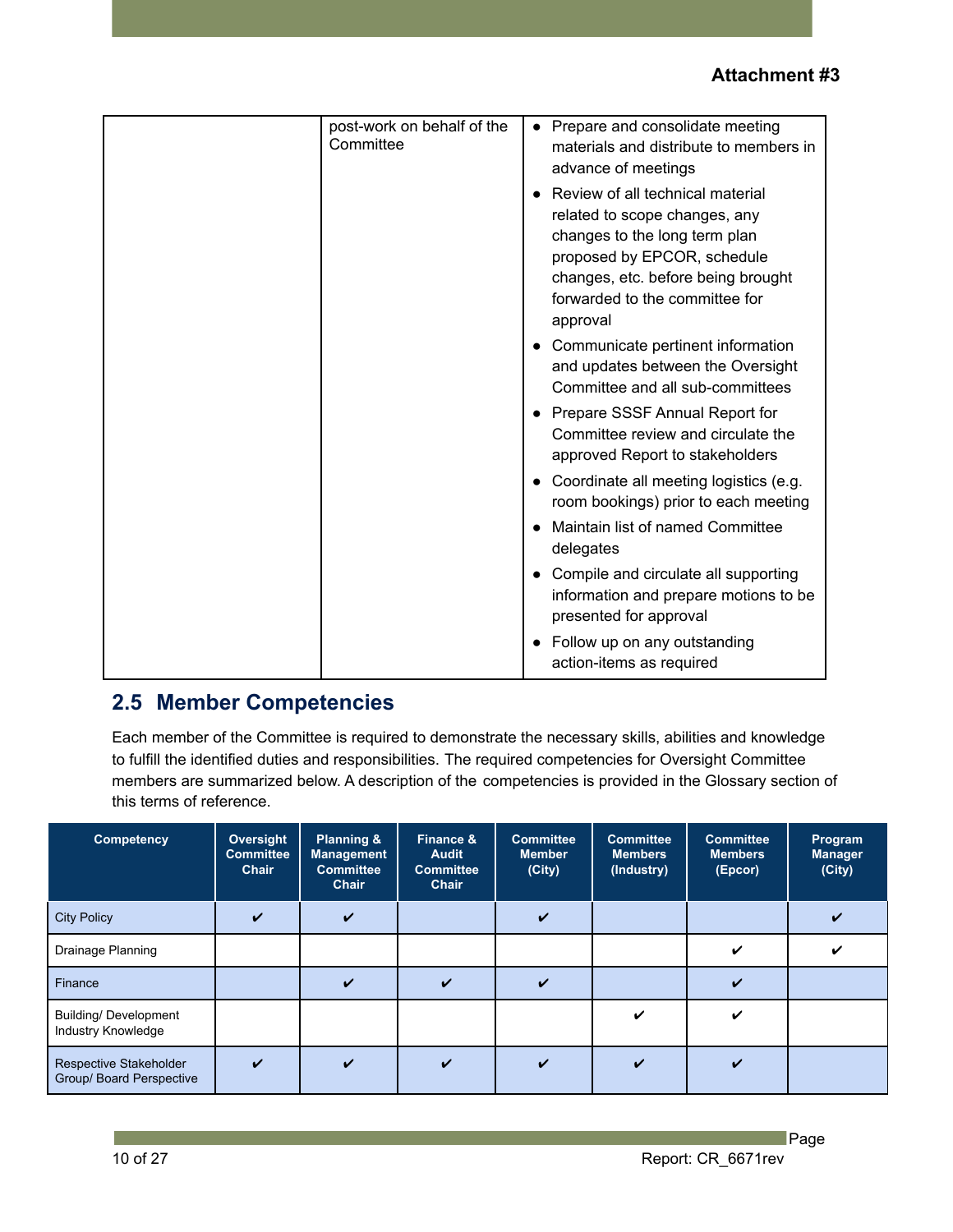| Risk Management              | $\overline{\mathbf{v}}$ | ✓                       |  | " |  |
|------------------------------|-------------------------|-------------------------|--|---|--|
| Leadership/ Governance       | $\overline{a}$          | $\overline{\mathbf{v}}$ |  |   |  |
| <b>Conflict Resolution</b>   |                         | $\overline{a}$          |  |   |  |
| <b>Strategic Planning</b>    |                         |                         |  |   |  |
| Management Best<br>Practices |                         | $\overline{a}$          |  |   |  |

<span id="page-11-0"></span>*\*Competency definitions are included as part of the glossary*

# **2.6 Committee Operations and Decision-Making**

#### <span id="page-11-1"></span>*2.6.1 Decision-Making Authority*

The Oversight Committee will make key decisions based on their Committee duties above which include:

- Recommend rates to Council.
- Approve annual report.
- Oversee system planning including long-term strategy for the Fund Program.
- Manage overall Fund Program expenditures.
- Oversee Program project delivery including schedule, method, and management.

#### *2.6.2 Advising*

- Each Oversight Committee Member will have the ability to provide recommendations through a voting mechanism.
- Decision items at the Oversight Committee will be made in consideration of the recommendations of the Members.
- In the event of disagreement, ultimate decision making will lie with the Chair of the Committee who may choose to seek direction and advice from the City's senior management..
- The Committee Program Manager will be responsible for recording the results of each decision.

#### *2.6.3 Attendance & Representation*

- Minimum of four advising Committee members, with at least one (1) from each key stakeholder (City, EPCOR, & Development Industry) must be in attendance in order to pass a motion at a Committee meeting.
- In case the minimum representation is not complete, the decision will be deferred, and a special decision-meeting will be called by the Chair at the earliest convenience.
- In predetermined and/or special circumstances, an email system may be utilized by the Committee as needed to receive recommendations, which would aid in decision-making. Such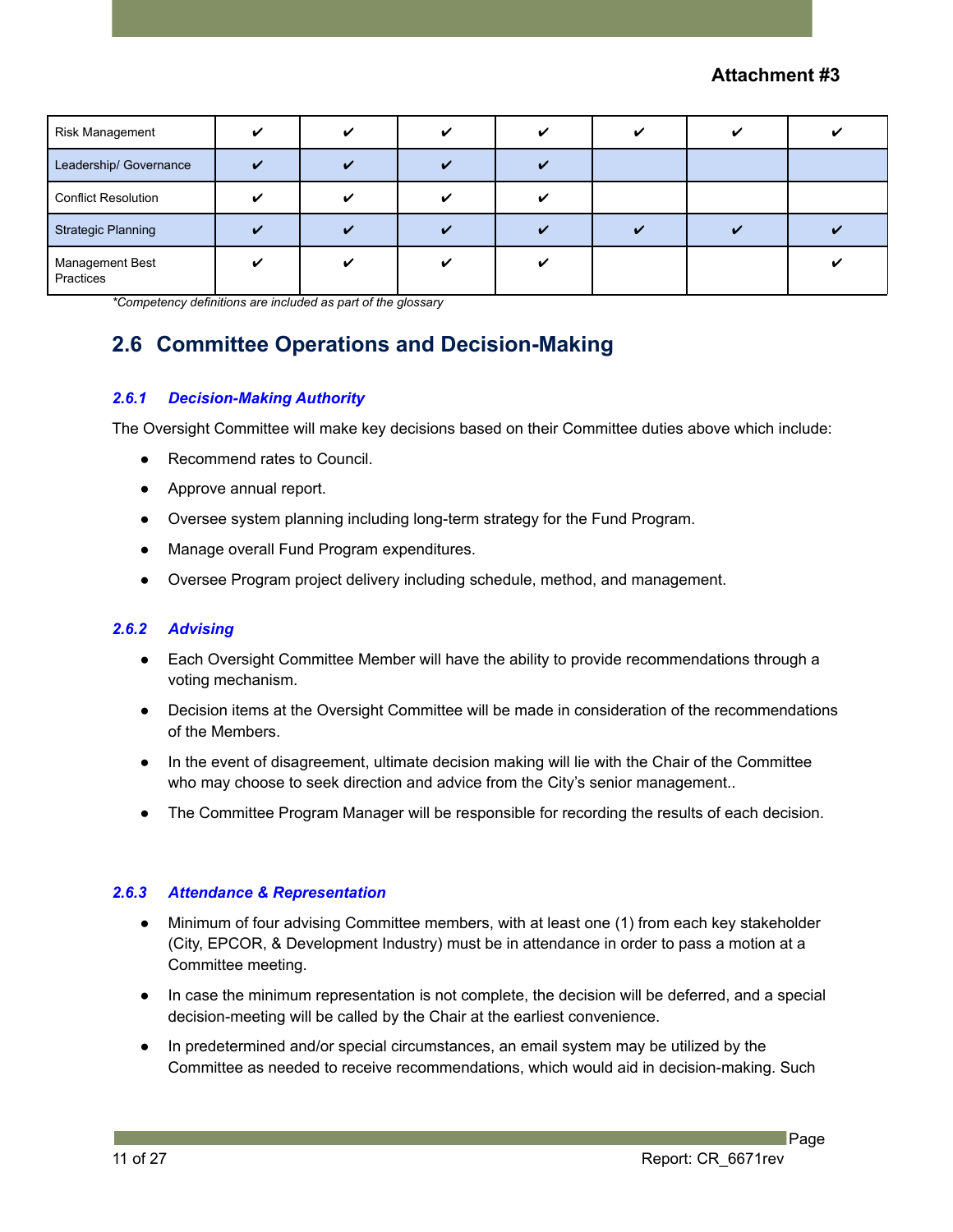circumstances will be decided by the Committee Chair with a minimum one-week period. All email efforts will be led by the Program Manager.

#### <span id="page-12-0"></span>*2.6.4 Meetings*

- The Oversight Committee will, at a minimum, meet twice per year in coordination with a meeting schedule created by the Program Manager which considers member availability. *Note: See Section 5 – Committee Meetings & Reporting Schedule for a complete schedule for all committees.*
- Special decision-meetings are to be called at the Committee Chair's discretion.
- Meeting agendas will be drafted by the Program Manager and approved by the Committee Chair.
- The agenda will be made available to members at least one calendar week in advance of the meeting.

#### <span id="page-12-1"></span>*2.6.5 Guests*

- Guest members may be invited to Committee meetings, as required, based on the specific nature of a meeting / agenda item.
- Requests for guest attendance should be submitted to the Program Manager no less than three business days before a Committee meeting and must be approved by the Oversight Committee Chair.

#### <span id="page-12-2"></span>*2.6.6 Reporting*

Within one week following each meeting, the Program Manager will draft and circulate meeting minutes to all Committee members for review and distribution to all sub-committees for information.

# <span id="page-12-3"></span>**3** Planning & Management Committee

## <span id="page-12-4"></span>**3.1 Purpose and Objectives**

The purpose of the Planning & Management Committee is to manage the technical requirements of system planning and project management for the Fund Program. This includes managing change order requests, system assessment studies and general day-to-day technical oversight of new and existing projects as delegated by the Oversight Committee.

The Planning & Management Committee will operate to improve Fund Program decision-making by creating accountability and transparency in the system planning and project management functions of the SSSF. It will also act as a technical sounding board for Oversight Committee decisions.

## <span id="page-12-5"></span>**3.2 Duties and Responsibilities**

The Planning & Management Committee will perform the following duties:

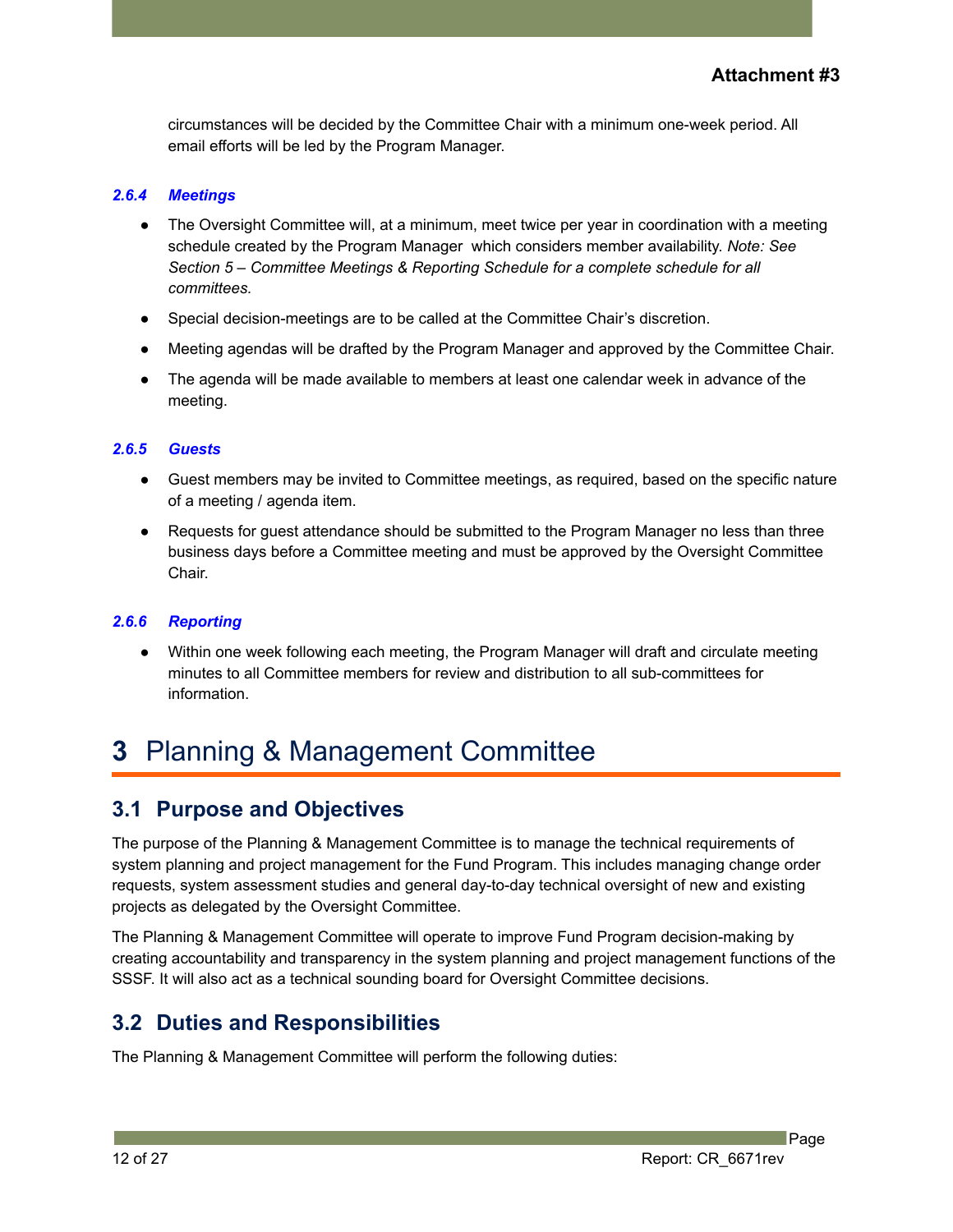#### <span id="page-13-0"></span>*3.2.1 Existing System Capacity Planning & Assessment*

- Monitor system capacity projections of existing facilities including:
	- a. Flows (average and peak; wet and dry);
	- b. Impact of new flows on the downstream system; and
	- c. Storage used and number of house connections.
- Anticipate when capacity in existing facilities will be allocated (requiring future facilities).

#### <span id="page-13-1"></span>*3.2.2 Project Planning & Policy Recommendations*

- Review data on population projections for new development areas.
- Review new construction project cost estimates.
- Recommend Project selection criteria for new Projects.
- Review & recommend segment timing, associated budgets, and recommend overall Program budgets.
- Review the updated cost estimates for future projects (e.g. engineering, overheads) as necessary.
- Propose a schedule for future project construction and expenditures, taking into account interest, inflation, and construction price index values.
- Review project scope, budget and schedule changes (if any) and make recommendations to Oversight Committee for further decision making
- Analyze other growth related and miscellaneous policy issues and escalate to Oversight Committee for decision making

## <span id="page-13-2"></span>**3.3 Composition and Membership**

● The Planning & Management Committee shall be comprised of six members, with equal representation from each stakeholder group.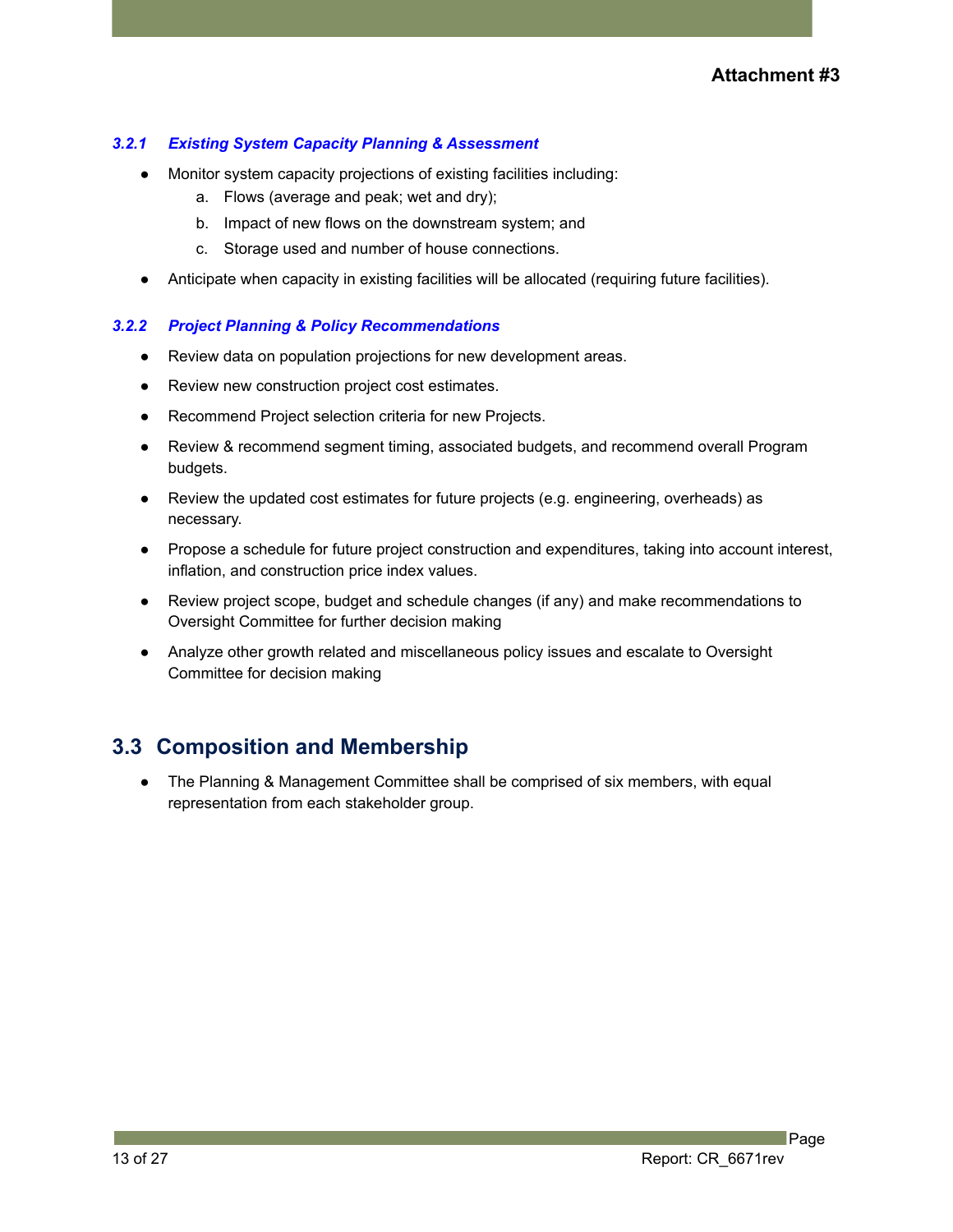

- The Committee members include:
	- Planning & Management Committee Chair (City of Edmonton);
	- One additional representative from the City of Edmonton;
	- Two representatives from Development Industry;
	- Two representatives from EPCOR; and
	- In addition to the six members, there will also be an ex officio member that will hold the role of Program Manager. The Program Manager will serve on all committees to facilitate the meetings and provide technical and program management perspective
- All Committee members are required to have the technical and management expertise to identify, interpret and make binding decisions upon information that fulfills the Committee's objectives.
- Committee members will be nominated by their respective organizations based on the competencies required and approved by the Oversight Committee. The required competencies for Committee members are summarized in Section 3.5.
- Committee members will serve in a volunteer capacity and will not have a defined term limit; however, every two years (at a minimum), each Committee member will be assessed against the competencies requirements as outlined in Section 3.5 to ensure Program needs are being met.

## <span id="page-14-0"></span>**3.4 Member Responsibilities**

| <b>Membership</b> | <b>Description of Planning &amp;</b><br><b>Management Committee Role</b> | <b>Responsibilities</b>             |
|-------------------|--------------------------------------------------------------------------|-------------------------------------|
| Planning &        | Provide oversight and guidance to                                        | • Chair Committee meetings          |
| Management        | the Planning & Management                                                | • Provide approval on decisions and |
| Committee Chair   | Committee and make decisions as                                          | recommendations on behalf of the    |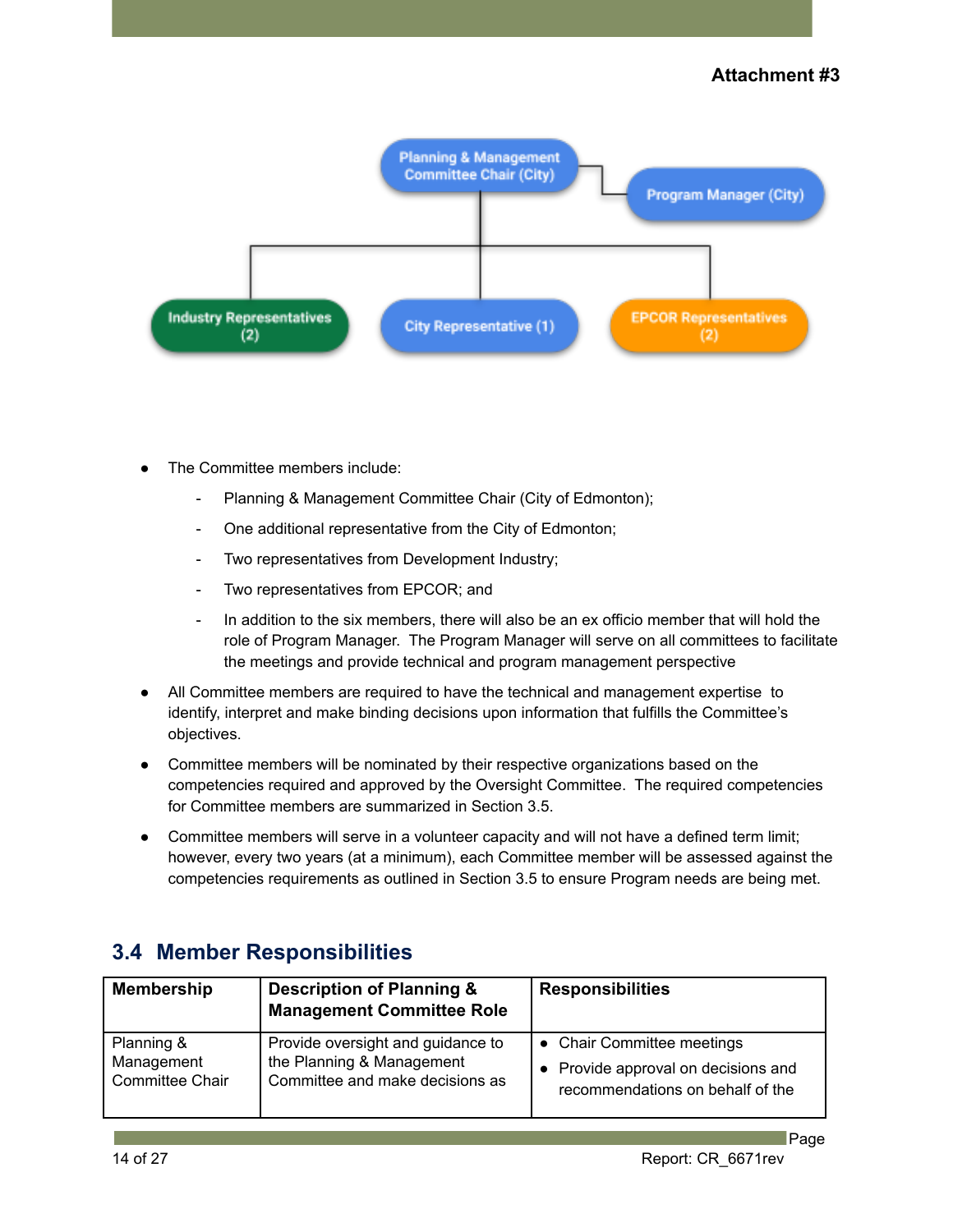|                                                               | they relate to the system planning<br>and project management                                                                    | Planning & Management Committee<br>and submit to Oversight Committee<br>Chair for sign-off<br>• Review Committee membership<br>against skill requirements<br>Serve as vice-chair for the Oversight<br>Committee.                                                                                                               |
|---------------------------------------------------------------|---------------------------------------------------------------------------------------------------------------------------------|--------------------------------------------------------------------------------------------------------------------------------------------------------------------------------------------------------------------------------------------------------------------------------------------------------------------------------|
| Committee Member,<br>EPCOR#1                                  | Represent the respective<br>stakeholder groups with the required<br>technical skills and delegated<br>decision-making authority | • Provide updates on the progress of<br>projects currently under construction<br>and/or design<br>Identify construction costs for new<br>٠<br>segments<br>Highlight financials of projects<br>underway including costs to date and<br>projected costs<br>Review any pre-read material sent in<br>advance of Committee meetings |
| Committee Member,<br>EPCOR#2                                  | Represent the respective<br>stakeholder groups with the required<br>technical skills and delegated<br>decision-making authority | Provide recommendations for<br>$\bullet$<br>relevant planning studies<br>Summarize operations of existing<br>$\bullet$<br>facilities flow and requirements<br>Contribute to 4 and 10 Year Capital<br>Plans<br>Review any pre-read material sent in<br>$\bullet$<br>advance of Committee meetings                               |
| Committee Member,<br>City of Edmonton                         | Represent the respective<br>stakeholder groups with the required<br>technical skills and delegated<br>decision-making authority | Provide City growth perspective,<br>population and development<br>projections<br>Provide drainage planning<br>perspective in relation to<br>developments application reviews<br>and servicing needs.<br>Review any pre-read material sent in<br>advance of Committee meetings                                                  |
| <b>Utility</b><br>Representatives,<br>Development<br>Industry | Represent the respective<br>stakeholder groups with the required<br>technical skills and delegated<br>decision-making authority | Represent and highlight development<br>$\bullet$<br>industry requirements for sanitary<br>servicing<br>Identify construction forecasts, along<br>with development and growth<br>projections<br>Review any pre-read material sent in<br>advance of Committee meetings                                                           |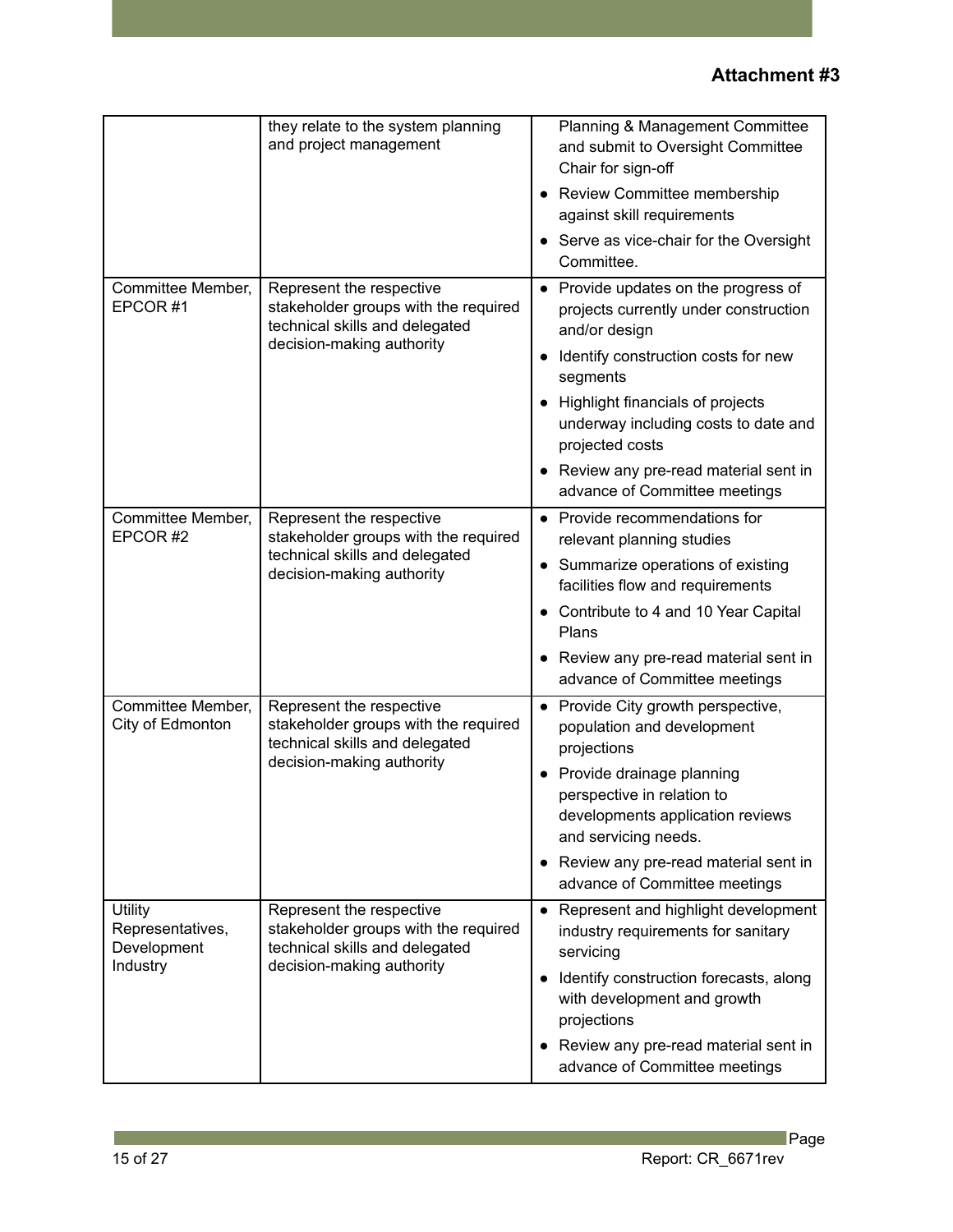| Program Manager,<br>City of Edmonton | Assist with the overall coordination<br>of meetings including the pre-work<br>and post-work on behalf of the<br>Committee. Provide technical<br>expertise related to drainage<br>planning and program management. | Present decision-items to the<br>$\bullet$<br>Committee (e.g. system assessment<br>studies, scope change requests)                                                    |
|--------------------------------------|-------------------------------------------------------------------------------------------------------------------------------------------------------------------------------------------------------------------|-----------------------------------------------------------------------------------------------------------------------------------------------------------------------|
|                                      |                                                                                                                                                                                                                   | Review of all technical material<br>before being brought forwarded to<br>the committee for discussion                                                                 |
|                                      |                                                                                                                                                                                                                   | Compile and distribute meeting<br>agendas and minutes                                                                                                                 |
|                                      |                                                                                                                                                                                                                   | Communicate pertinent information<br>$\bullet$<br>and updates between the Planning &<br>Management Committee, Oversight<br>Committee and Finance & Audit<br>Committee |
|                                      |                                                                                                                                                                                                                   | Coordination with other internal and<br>external stakeholders                                                                                                         |
|                                      |                                                                                                                                                                                                                   | • Prepare and consolidate meeting<br>materials and distribute to members<br>in advance of meetings (e.g.<br>technical assessments)                                    |
|                                      |                                                                                                                                                                                                                   | Coordinate all meeting logistics (e.g.<br>room bookings) prior to each meeting                                                                                        |
|                                      |                                                                                                                                                                                                                   | Follow up on any outstanding<br>$\bullet$<br>action-items as required                                                                                                 |

# <span id="page-16-0"></span>**3.5 Member Competencies**

Each member of the Committee is required to demonstrate the necessary technical skills, abilities and knowledge to fulfill the identified duties and responsibilities. The required competencies for the Planning & Management Committee members are summarized below. A description of the competencies is provided in the Glossary section of this terms of reference.

| <b>Competency Required</b>        | Planning &<br><b>Management</b><br><b>Committee</b><br><b>Chair (City)</b> | <b>Committee</b><br><b>Member</b><br>(City) | <b>Committee</b><br><b>Member</b><br>(Development<br>Industry) | <b>Committee</b><br><b>Member</b><br><b>Development</b><br>Industry) | <b>Committee</b><br><b>Members</b><br>(Epcor) | <b>Committee</b><br><b>Members</b><br>(Epcor) | Program<br><b>Manager</b><br>(City) |
|-----------------------------------|----------------------------------------------------------------------------|---------------------------------------------|----------------------------------------------------------------|----------------------------------------------------------------------|-----------------------------------------------|-----------------------------------------------|-------------------------------------|
| <b>City Policy</b>                | ✓                                                                          | $\checkmark$                                |                                                                |                                                                      |                                               |                                               | ✓                                   |
| Drainage Planning                 |                                                                            |                                             |                                                                |                                                                      | ✓                                             | V                                             | ✔                                   |
| Development Industry<br>Knowledge |                                                                            |                                             | V                                                              | ✓                                                                    | ✓                                             | ✓                                             |                                     |
| <b>Construction Management</b>    |                                                                            | ✓                                           | V                                                              | $\boldsymbol{\mathcal{U}}$                                           | ✓                                             | V                                             |                                     |
| Project & Program<br>Management   |                                                                            |                                             | V                                                              | ✓                                                                    |                                               |                                               |                                     |
| <b>System Planning</b>            |                                                                            |                                             | V                                                              |                                                                      |                                               |                                               |                                     |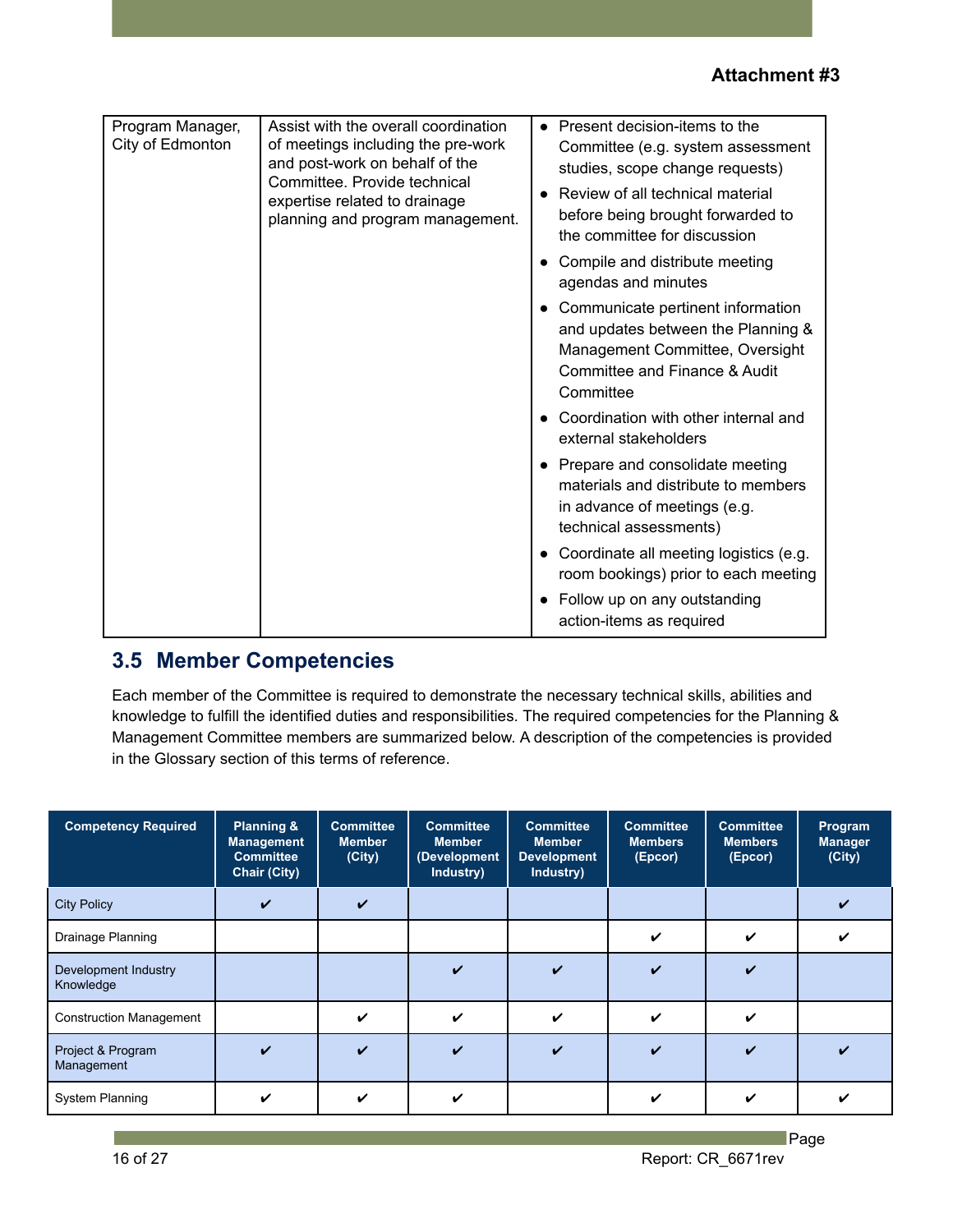| <b>Technical Knowledge</b> |  |  |  |  |
|----------------------------|--|--|--|--|
| <b>Strategic Planning</b>  |  |  |  |  |
| <b>Financial Analysis</b>  |  |  |  |  |

*\*Competency definitions are included as part of the glossary*

# <span id="page-17-0"></span>**3.6 Committee Operations and Decision-Making Authority**

#### <span id="page-17-1"></span>*3.6.1 Decision-Making Authority*

- The Planning & Management Committee will provide agreed-upon recommendations based on their job duties and responsibilities to the Oversight Committee.
- The Planning & Management Committee will make key decisions within the Committee's authority up to \$250,000. This approval authority is associated with the following items:
	- a. Change orders under the delegated authority amount; and
	- b. Additional Studies and /or system assessments required under the delegated amount.
- If an identified decision item exceeds the financial threshold of the Planning & Management Committee or there is a delay in the project schedule, the decision will be escalated with a recommendation to the Oversight Committee.

#### <span id="page-17-2"></span>*3.6.2 Advising*

- Each Committee Member will have the ability to provide recommendations through a voting mechanism.
- Decision items appearing in front of the Planning & Management Committee will be made by unanimous consent.
- In the event a unanimous consent cannot be reached, it will be the responsibility of the Planning & Management Committee Chair to escalate the issue to the Oversight Committee.

#### <span id="page-17-3"></span>**3.6.3** *Attendance & Representation*

- Minimum of four Committee members, at least one (1) from each key stakeholder must be in attendance in order to pass a motion at a Committee meeting.
- In case representation is not complete, the decision will be deferred, and a special decision-meeting will be called by the Chair at the earliest convenience.
- If required, an email system may be utilized by the Committee to receive recommendations to aid in decision-making. Such circumstances will be decided by the Committee Chair with a minimum one-week period. All coordination efforts will be led by the Program Manager.

#### <span id="page-17-4"></span>**3.6.4** *Meetings*

• The Planning & Management Committee will meet six times per year, in coordination with a meeting schedule created by the Program Manager which considers member availability. *Note:*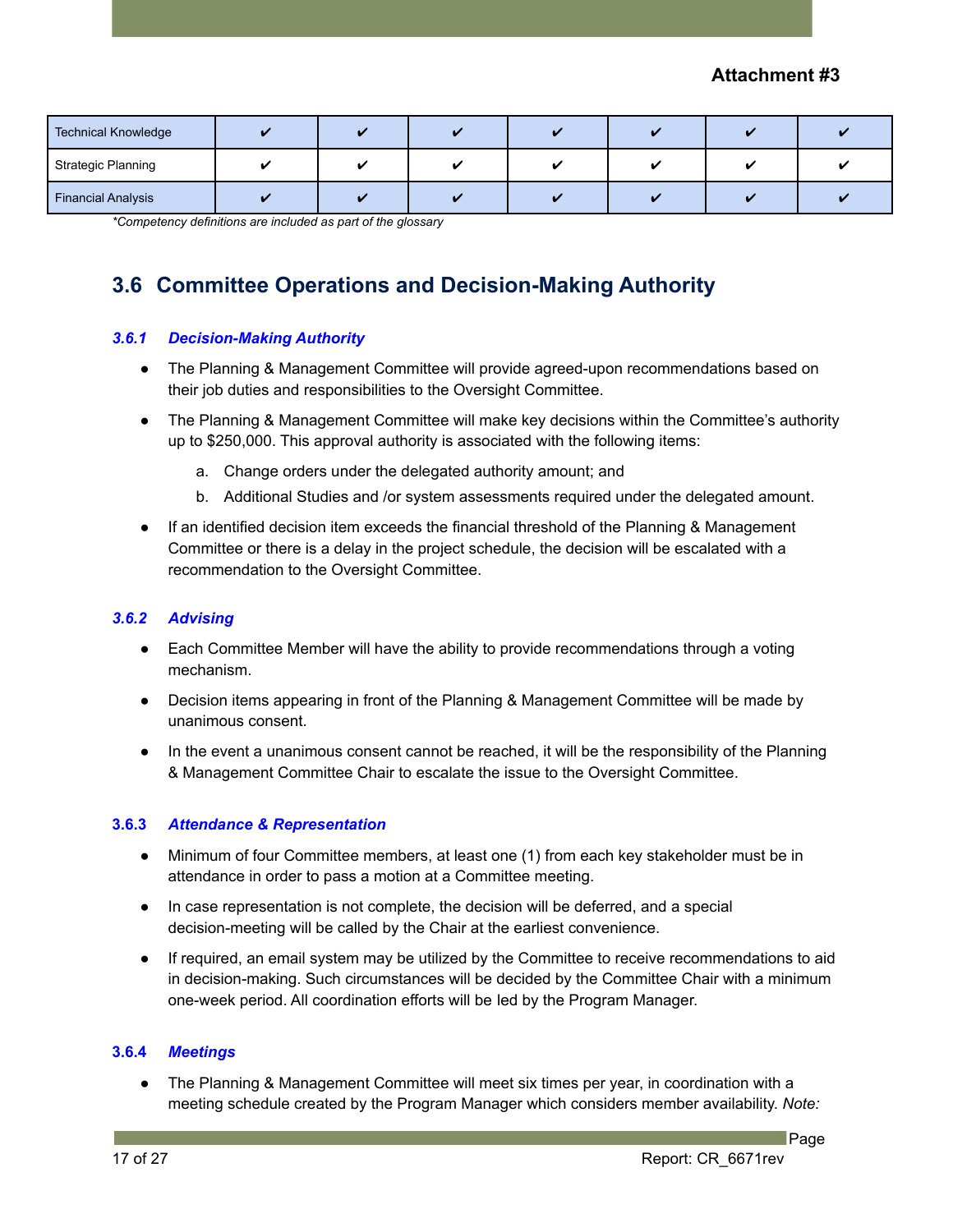*See Section 5: Committee Meetings & Reporting Schedule for a complete schedule for all committees.*

- Special decision-meetings are to be called at the Committee Chair's discretion.
- Meeting agendas will be drafted by the Program Manager and approved by the Committee Chair.
- The agenda will be made available to members at least one calendar week in advance of the meeting.

#### <span id="page-18-0"></span>*3.6.5 Guests*

- Guest members may be invited to Committee meetings, as required, based on the specific nature of a meeting / agenda item.
- Requests for guest attendance can be submitted to the Program Manager no less than three business days before a Committee meeting and must be approved by Planning & Management Committee Chair

#### *3.6.6 Reporting*

*●* Within one week following each meeting, the Program Manager will draft and circulate meeting minutes to all Committee members for review and distribution to all other SSSF committees for information.

# <span id="page-18-1"></span>**4** Finance & Audit Committee

### <span id="page-18-2"></span>**4.1 Purpose and Objectives**

The purpose of the Finance & Audit Committee is to provide oversight and transparency to the financial management of the Fund Program in alignment with the SSSF Reserve Policy and support rate development. This is accomplished by assisting the Oversight Committee and Planning & Management Committee in producing effective and transparent financial reporting, internal controls and financial risk management.

### <span id="page-18-3"></span>**4.2 Duties and Responsibilities**

The Finance & Audit Committee will perform the following duties:

#### <span id="page-18-4"></span>*4.2.1 Rates*

● Provide recommendations to the Oversight Committee on Expansion Assessment (EA) and Sanitary Sewer Trunk Charge (SSTC) rates.

#### <span id="page-18-5"></span>*4.2.2 Financial Reporting*

- Support the Oversight Committee and Planning & Management Committee in meeting its financial reporting requirements.
- Review quarterly aggregate expenditures by the Fund Program and financial forecasts.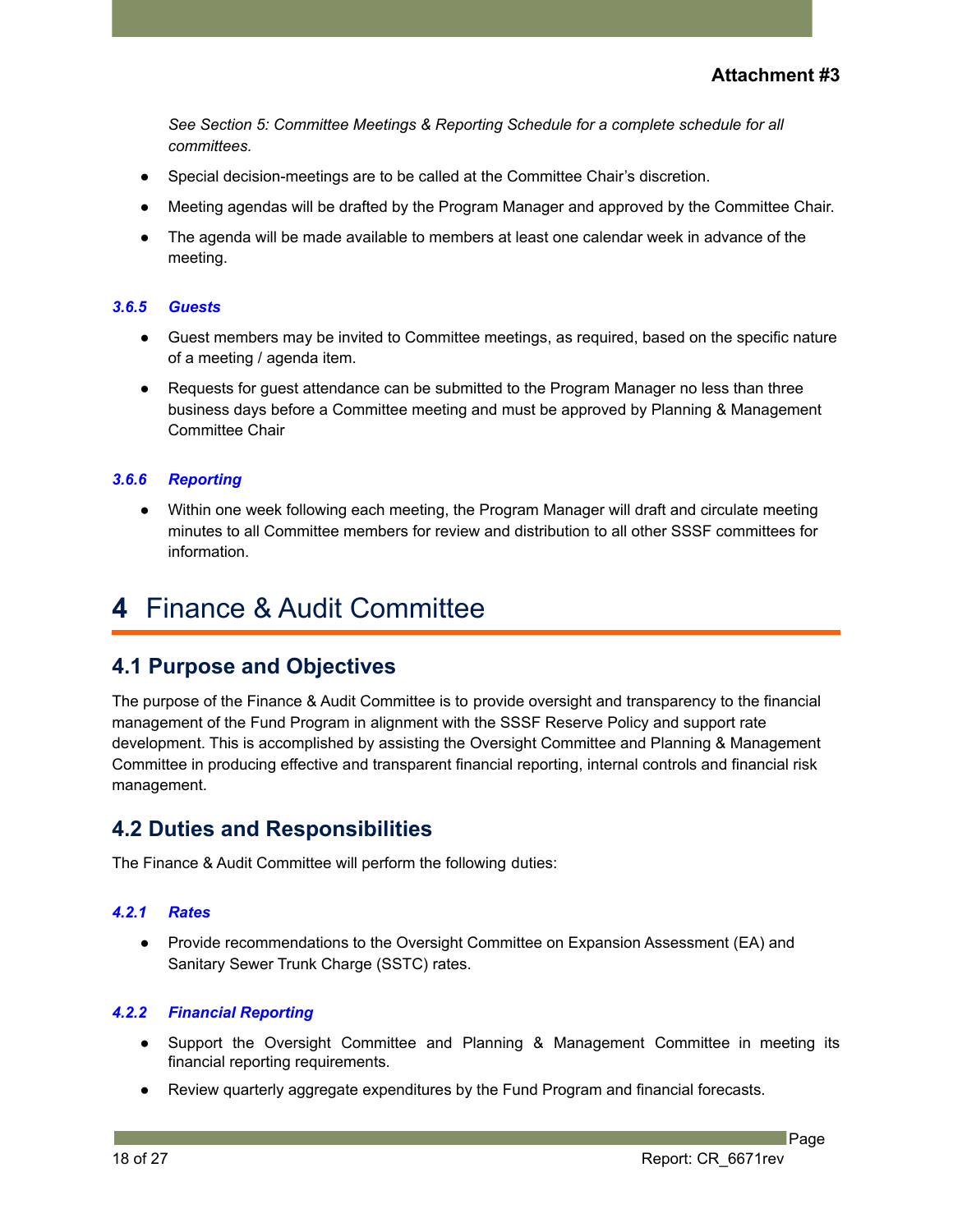- Review the forecast-to-completion for all Fund Program projects.
- Ensure the adequacy and effectiveness of financial reporting for the Fund Program.
- Review and submit the quarterly financial statements for approval.
- Provide a report on the results of its review at the Oversight Committee meetings.
- Present Fund Program data on performance and future projections.
- Review and submit the annual financial statements of the Fund Program.
- Assist the Oversight Committee in reviewing the financial reporting elements of the Annual Report.

#### <span id="page-19-0"></span>*4.2.3 Fund Program Financial Model*

- Monitor the Fund's Program's financial performance and provide recommendations to the Oversight Committee to ensure long-term financial viability.
- Review the forecasts, revenue reports, reserves, financial policies and process and accounting policies and processes annually for accuracy and fairness.

#### <span id="page-19-1"></span>*4.2.4 Fund Program Expenditure*

● Develop and recommend Program expenditures guidelines.

#### <span id="page-19-2"></span>*4.2.5 Audit*

- Conduct periodic audits of SSSF projects at the discretion of the Finance & Audit Committee to ensure competitiveness and efficiency of the Fund Program's procurement practices, project management and strategic alignment.
- Review and report on the state of the Fund Program's internal control systems including, but not limited to, the adequacy of those internal control systems addressing the legal, ethical, regulatory and financial reporting requirements of the Fund Program.

## <span id="page-19-3"></span>**4.3 Composition & Membership**

The Finance & Audit Committee shall be comprised of four members.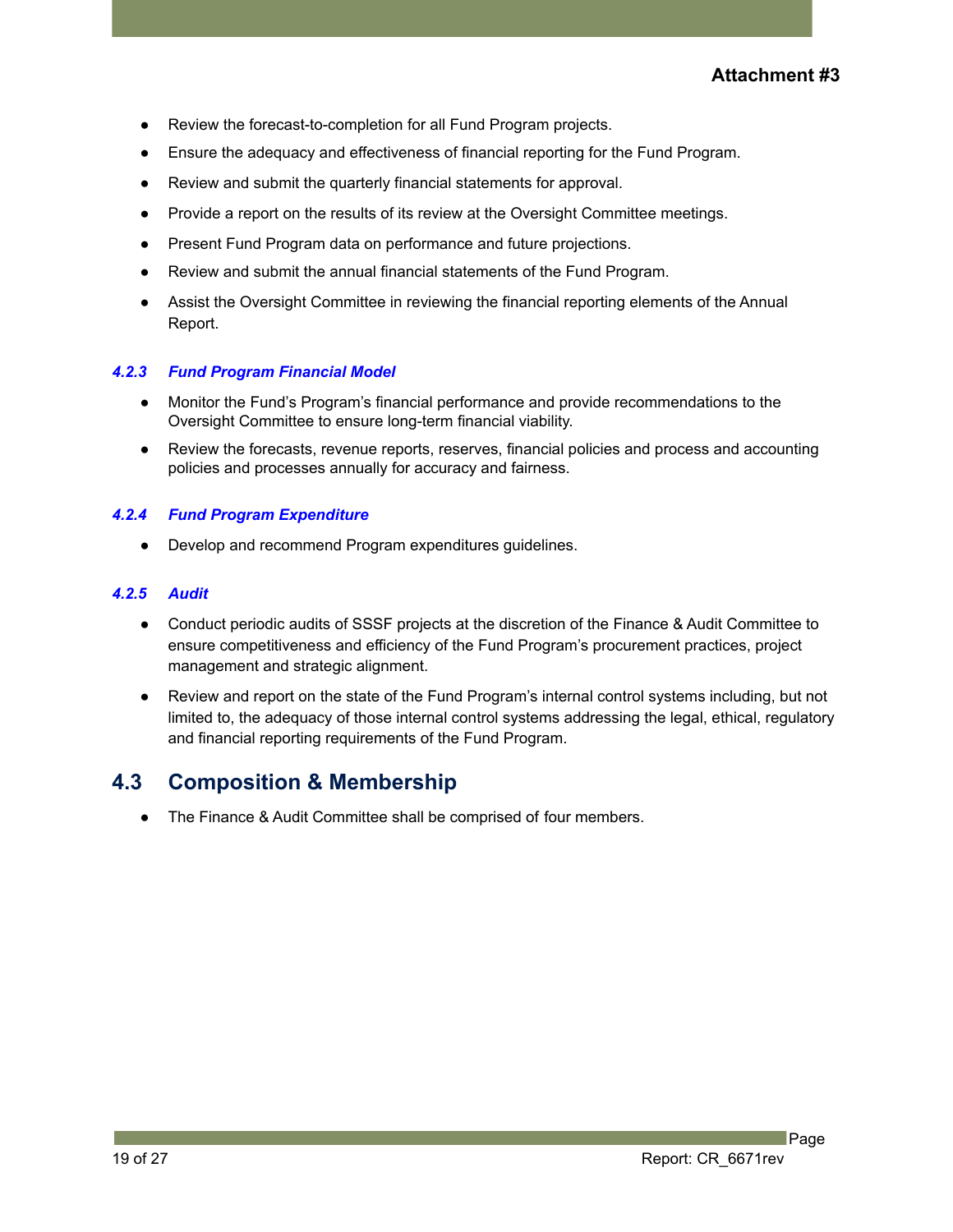

- The Committee members include:
	- Finance & Audit Committee Chair (Development Industry)
	- Two representatives from the City of Edmonton
	- One representative from EPCOR
	- In addition to the four members, there will also be an ex officio member that will hold the role of Program Manager. The Program Manager will serve on all committees to facilitate the meetings and provide technical and program management perspective
- All Committee members should hold finance and/or accounting related positions within their organizations and/or have a strong financial acumen/aptitude and must be able to contribute to the fulfillment of the Committee's objectives.
- The Committee members will be nominated by their respective organizations based on the competency required and approved by the Oversight Committee. The required competencies for the Committee members are summarized in Section 4.5.
- Committee members will serve in a volunteer capacity and will not have a defined term limit; however, every two years (at a minimum), each Committee member will be assessed against the competency requirements as outlined in Section 4.5 to ensure Program needs are being met.

# <span id="page-20-0"></span>**4.4 Member Responsibilities**

| <b>Membership</b>                  | <b>Description of Finance</b><br>& Audit Committee<br>Role                                                                                                                        | <b>Responsibilities</b>                                                                                                                                                                                                                       |
|------------------------------------|-----------------------------------------------------------------------------------------------------------------------------------------------------------------------------------|-----------------------------------------------------------------------------------------------------------------------------------------------------------------------------------------------------------------------------------------------|
| Finance & Audit Committee<br>Chair | Provide oversight and<br>guidance to the Finance &<br>Audit Committee and make<br>recommendations as they<br>relate to the financial<br>system planning and project<br>management | • Chair Committee meetings<br>Gather recommendations on behalf<br>$\bullet$<br>of the Finance & Audit Committee<br>and present to Oversight Committee<br>for approval<br>• Present Fund Program data on<br>performance and future projections |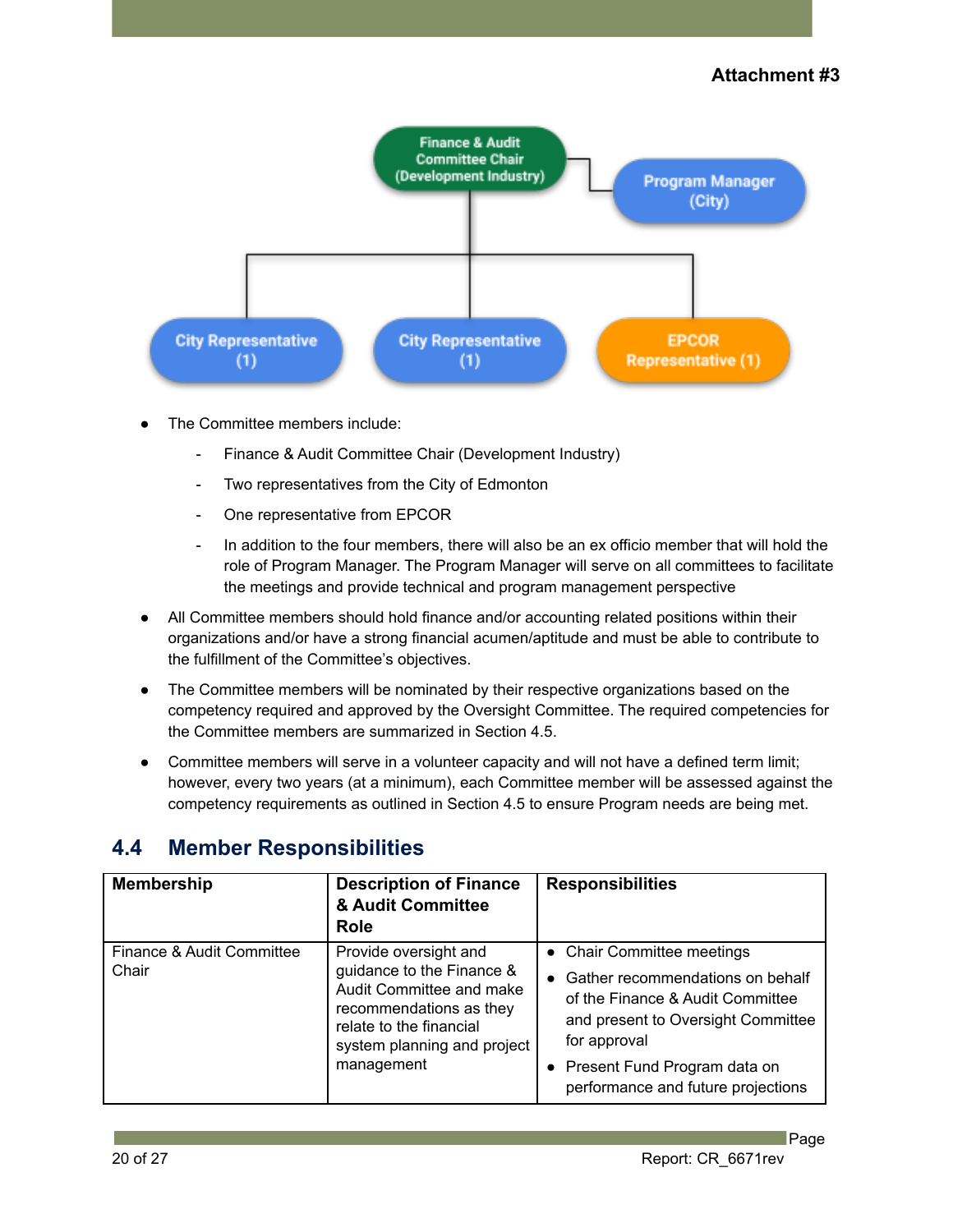|                                              |                                                                                                                              | • Select projects for competitiveness<br>studies<br>• Review Committee membership<br>against competency requirements                                                                                                                                                                                                                                                                                                                                                                                                                                                                                                                               |
|----------------------------------------------|------------------------------------------------------------------------------------------------------------------------------|----------------------------------------------------------------------------------------------------------------------------------------------------------------------------------------------------------------------------------------------------------------------------------------------------------------------------------------------------------------------------------------------------------------------------------------------------------------------------------------------------------------------------------------------------------------------------------------------------------------------------------------------------|
| Finance Representative,<br><b>EPCOR</b>      | Represent the respective<br>sub-committees by sharing<br>updates, data gathered,<br>and key recommendations<br>made          | Provide updates on the budget<br>$\bullet$<br>status of projects currently under<br>construction and/or design<br>Highlight financials of projects<br>$\bullet$<br>underway including costs to date<br>and projected costs<br>Present construction costs for new<br>segments<br>Review any pre-read material sent<br>in advance of Committee meetings                                                                                                                                                                                                                                                                                              |
| Finance Representatives, City<br>of Edmonton | Represent the respective<br>stakeholder group with the<br>required financial and audit<br>skills                             | • Assist with gathering data on<br>up-to-date Fund Program financials<br>Provide input into the Financial<br>$\bullet$<br>Model and analysis<br>• Act as a subject-matter-expert on<br>general City of Edmonton finance<br>protocols and practices<br>Review any pre-read material sent<br>$\bullet$<br>in advance of Committee meetings<br>• Review the governance of the SSSF<br>reserve funds to ensure the funds<br>are used properly with designated<br>purpose<br>• Provide perspectives on the<br>program's internal control systems<br>addressing the legal, ethical,<br>regulatory and financial reporting<br>requirements of the Program |
| Program Manager, City of<br>Edmonton         | Assist with the overall<br>coordination of meetings<br>including the pre-work and<br>post-work on behalf of the<br>Committee | Compile and distribute meeting<br>$\bullet$<br>agendas and minutes<br>Prepare and consolidate meeting<br>$\bullet$<br>materials and distribute to members<br>in advance of meetings (e.g.<br>financial reports)<br>Communicate pertinent information<br>$\bullet$<br>and updates between the Finance &<br>Audit Committee, Oversight<br>Committee and Planning &<br>Management Committee                                                                                                                                                                                                                                                           |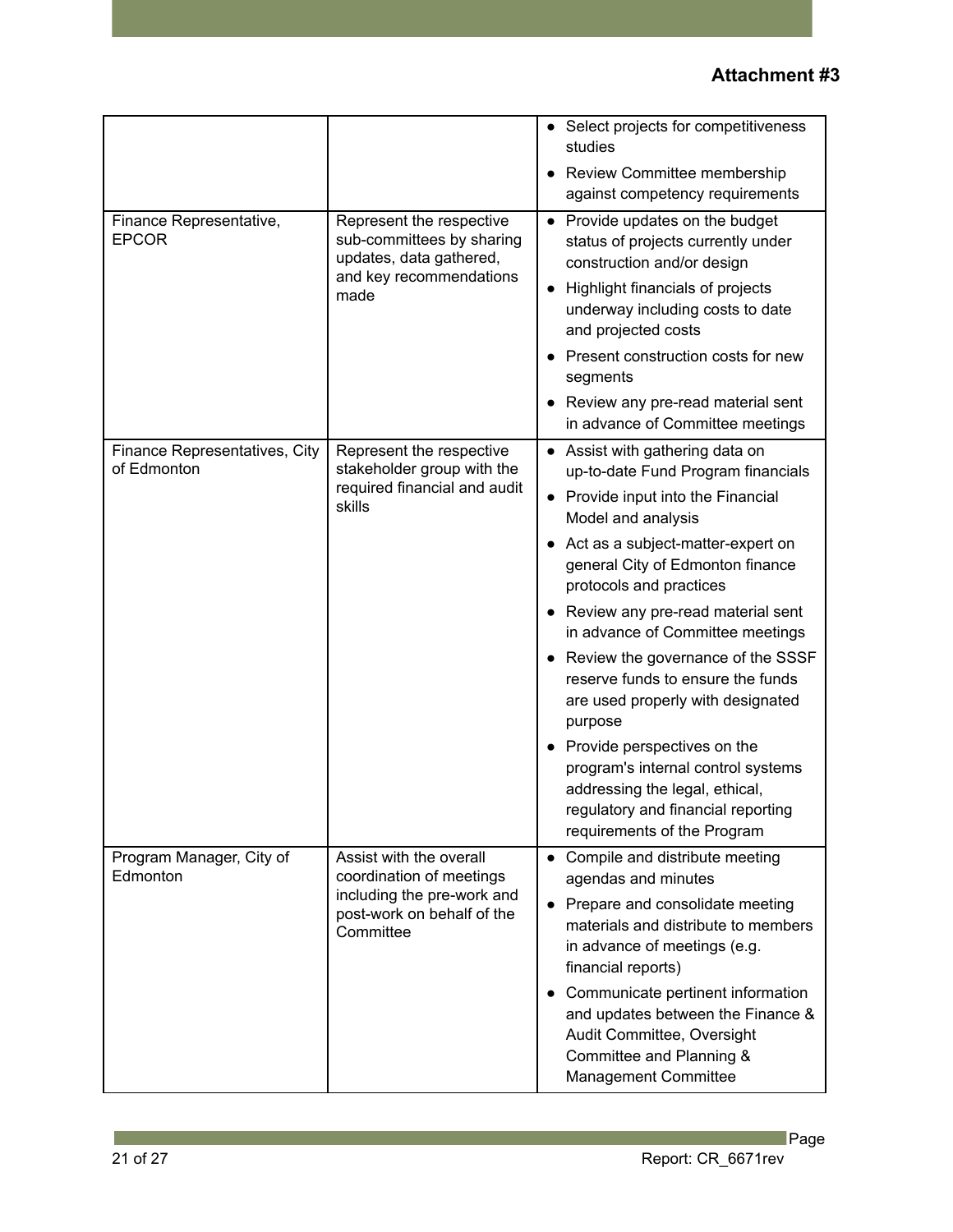|  | • Coordinate all meeting logistics (e.g.<br>room bookings) prior to each<br>meeting<br>• Follow up on any outstanding<br>action-items as required |
|--|---------------------------------------------------------------------------------------------------------------------------------------------------|
|--|---------------------------------------------------------------------------------------------------------------------------------------------------|

# <span id="page-22-0"></span>**4.5 Member Competencies**

All members of the Committee will be financially literate, with each member having accounting or related financial expertise. Members will be authorities in finance and/or financial controls and have the authority to provide recommendations on behalf of the organization they represent. The required competencies for the Finance & Audit Committee members are summarized below. A description of the competencies is provided in the Glossary section of this terms of reference.

| <b>Competency</b>                          | <b>Finance &amp; Audit Committee</b><br><b>Chair (Development Industry)</b> | <b>Committee</b><br>Committee<br><b>Member (City)</b><br><b>Member (City)</b> |  | <b>Committee</b><br><b>Members (Epcor)</b> | Program<br><b>Manager (City)</b> |
|--------------------------------------------|-----------------------------------------------------------------------------|-------------------------------------------------------------------------------|--|--------------------------------------------|----------------------------------|
| <b>City Policy</b>                         |                                                                             |                                                                               |  |                                            |                                  |
| Financial Analysis and<br><b>Budgeting</b> |                                                                             |                                                                               |  |                                            |                                  |
| <b>Accounting and Audit</b>                |                                                                             |                                                                               |  |                                            |                                  |
| Investment                                 |                                                                             |                                                                               |  |                                            |                                  |
| Governance / Controls                      |                                                                             | ✔                                                                             |  |                                            |                                  |
| <b>Risk Management</b>                     |                                                                             |                                                                               |  |                                            |                                  |

<span id="page-22-1"></span>*\*Competency definitions are included as part of the glossary*

# **4.6 Committee Operations and Decision-Making Authority**

#### <span id="page-22-2"></span>*4.6.1 Decision-Making Authority*

- The Finance & Audit Committee is advising through a voting mechanism on recommendations to be made to the Oversight and Planning & Management Committee based on their Committee duties.
- No official decision-making authority is maintained by this Committee as it is an advisory based Committee.

#### *4.6.2 Advising*

- The Finance & Audit Committee will only act in an advisory capacity to both the Oversight Committee and the Planning & Management Committee, supporting the achievement of responsibilities and duties assigned to each Committee.
- The Finance & Audit Committee does not have any rights to make any decisions on behalf of the Fund Program.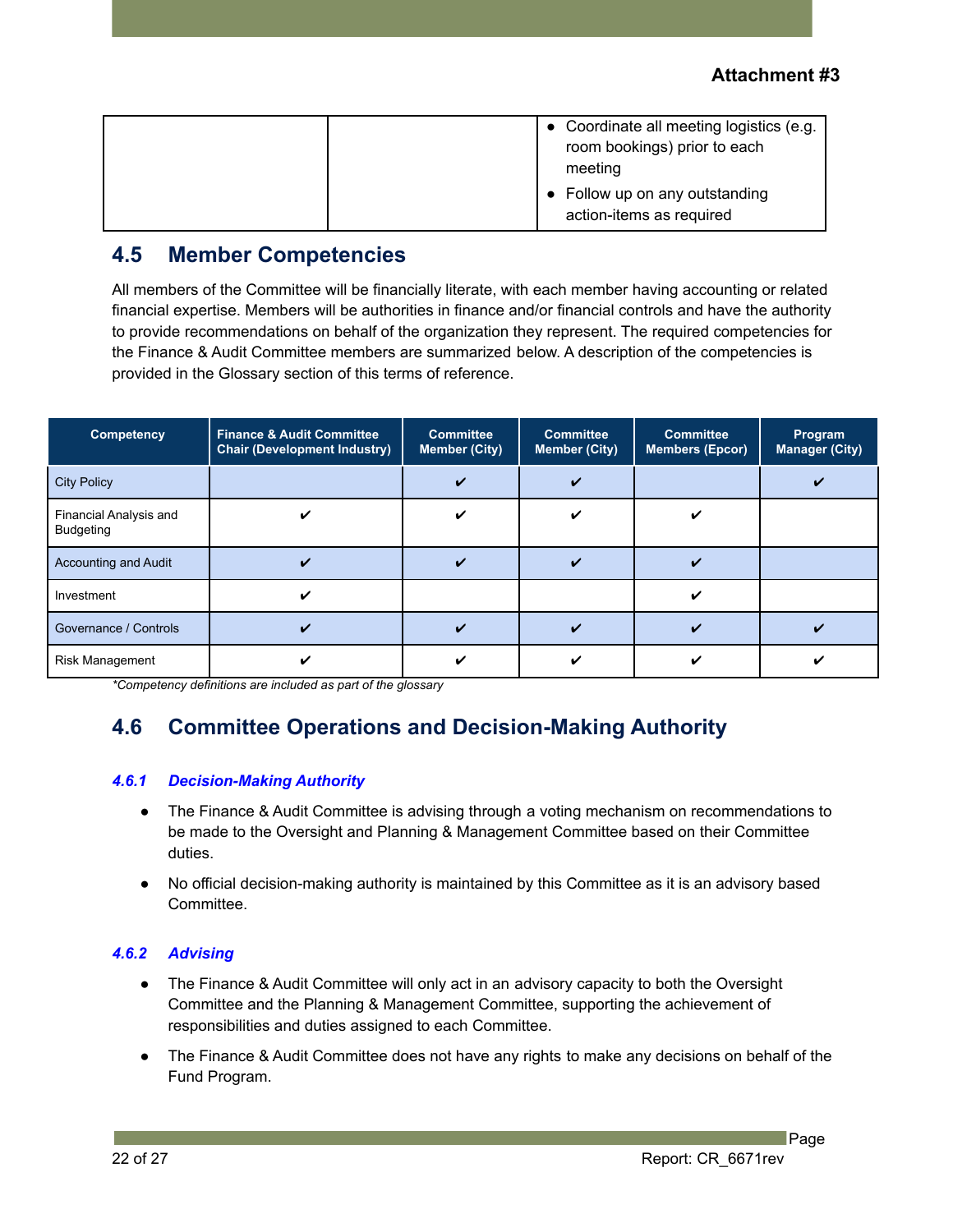● Advising on recommendations to the Oversight and Planning & Management Committee (e.g. rates) will be accommodated via a voting mechanism. In the event a unanimous consent cannot be reached, the matter be escalated to the Oversight Committee.

#### *4.6.3 Attendance & Representation*

- Minimum of three Committee members, with at least one (1) from each key stakeholder
- If a named Committee member cannot attend a meeting where a decision item is present, the decision will be deferred, and a special decision-meeting will be called by the Chair at the earliest convenience.

#### <span id="page-23-0"></span>*4.6.4 Meetings*

- The Finance & Audit Committee will meet four times per year, in coordination with member availability, with special decision-meetings to be called at the Chair's discretion. *Note: See Section 5: Committee Meetings & Reporting Schedule for a complete schedule for all committees.*
- Meeting agendas will be drafted by the Program Manager and approved by the Committee Chair.
- The agenda will be made available to members at least one calendar week in advance of the meeting.

#### <span id="page-23-1"></span>*4.6.5 Guests*

- Guest members may be invited to Committee meetings, as required, based on the specific nature of a meeting / agenda item.
- Requests for quest attendance can be submitted no less than three business days before a Committee meeting to the Program Manager and must be approved by the Finance & Audit Committee Chair.

#### <span id="page-23-2"></span>*4.6.6 Reporting*

Within one week following each meeting, the Program Manager will draft and circulate meeting minutes to all Committee members for review and distribution to key stakeholders.

# <span id="page-23-3"></span>5 Committee Meetings & Reporting Schedule

The Committee meeting & reporting schedule will be published and maintained annually by the Program Manager. The meeting schedule below will be used as a guideline to achieve key Fund Program milestones.

This would be the typical schedule and that scheduling changes would be communicated by the Program Manager.

23 of 27 Report: CR\_6671rev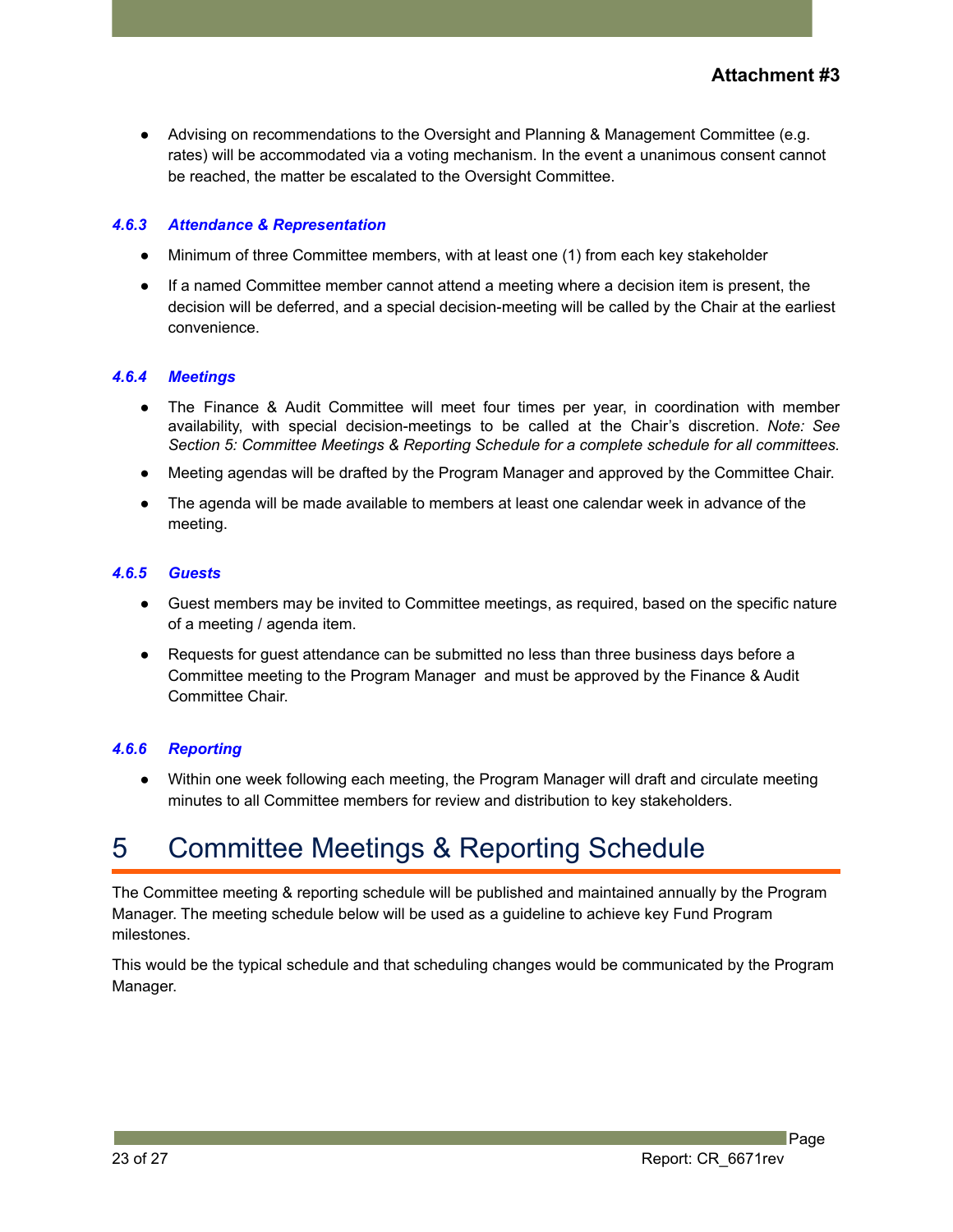| <b>Committee Schedule</b>         |         |          |              |              |     |                  |      |                                            |        |  |
|-----------------------------------|---------|----------|--------------|--------------|-----|------------------|------|--------------------------------------------|--------|--|
|                                   | January | February | <b>March</b> | <b>April</b> | May | <b>June</b>      | July | August September October November December |        |  |
| Oversight                         |         |          |              |              |     |                  |      |                                            |        |  |
| <b>Committee</b>                  |         |          |              |              |     |                  |      |                                            |        |  |
| Project &                         |         |          |              |              |     |                  |      |                                            |        |  |
| <b>Planning</b>                   |         |          |              |              |     |                  |      |                                            |        |  |
| <b>Committee</b>                  |         |          |              |              |     |                  |      |                                            |        |  |
| <b>Finance &amp;</b>              |         |          |              |              |     |                  |      |                                            |        |  |
| <b>Audit</b>                      |         |          |              |              |     |                  |      |                                            |        |  |
| <b>Committee</b>                  |         |          |              |              |     |                  |      |                                            |        |  |
|                                   |         |          |              |              |     | <b>Reporting</b> |      |                                            |        |  |
| Project                           |         |          |              |              |     |                  |      |                                            |        |  |
| <b>Management</b>                 |         |          | €            |              |     |                  |      | ٠                                          |        |  |
| <b>Reports</b>                    |         |          |              |              |     |                  |      |                                            |        |  |
| <b>Progress</b><br><b>Reports</b> | $\ast$  |          |              | ∗            |     |                  | ∗    |                                            | $\ast$ |  |

Oversight Committee Meetings

Project & Planning Committee Meetings

Finance & Audit Committee

#### *5.1.1 Oversight Committee*

Meetings for the Oversight Committee will be scheduled biannually to address the following:

Approve annual report, five-year construction forecast, updates to long-term system plan, new / annual construction schedule for the following year, escalated change orders / system assessment studies, review and approve rates to provide to the City Council, review current year construction schedule, review financial adjustments, escalated change orders / system assessment studies, etc.

<span id="page-24-0"></span>Decision meetings will be scheduled as required (e.g. critical decision/escalation from sub-committees).

#### *5.1.2 Planning & Management Committee*

Meetings for the Planning & Management Committee will be scheduled every two months, which will include a joint meeting with the Finance & Audit committee in Q2 to identify rate assumptions and a meeting in Q3 to update the current year construction schedule. Decision meetings will be scheduled as required (e.g. critical decisions/escalation).

#### <span id="page-24-1"></span>*5.1.3 Finance & Audit Committee*

Meetings for the Finance & Audit Committee will be scheduled quarterly. Decision meetings will be scheduled as required (e.g. critical escalations).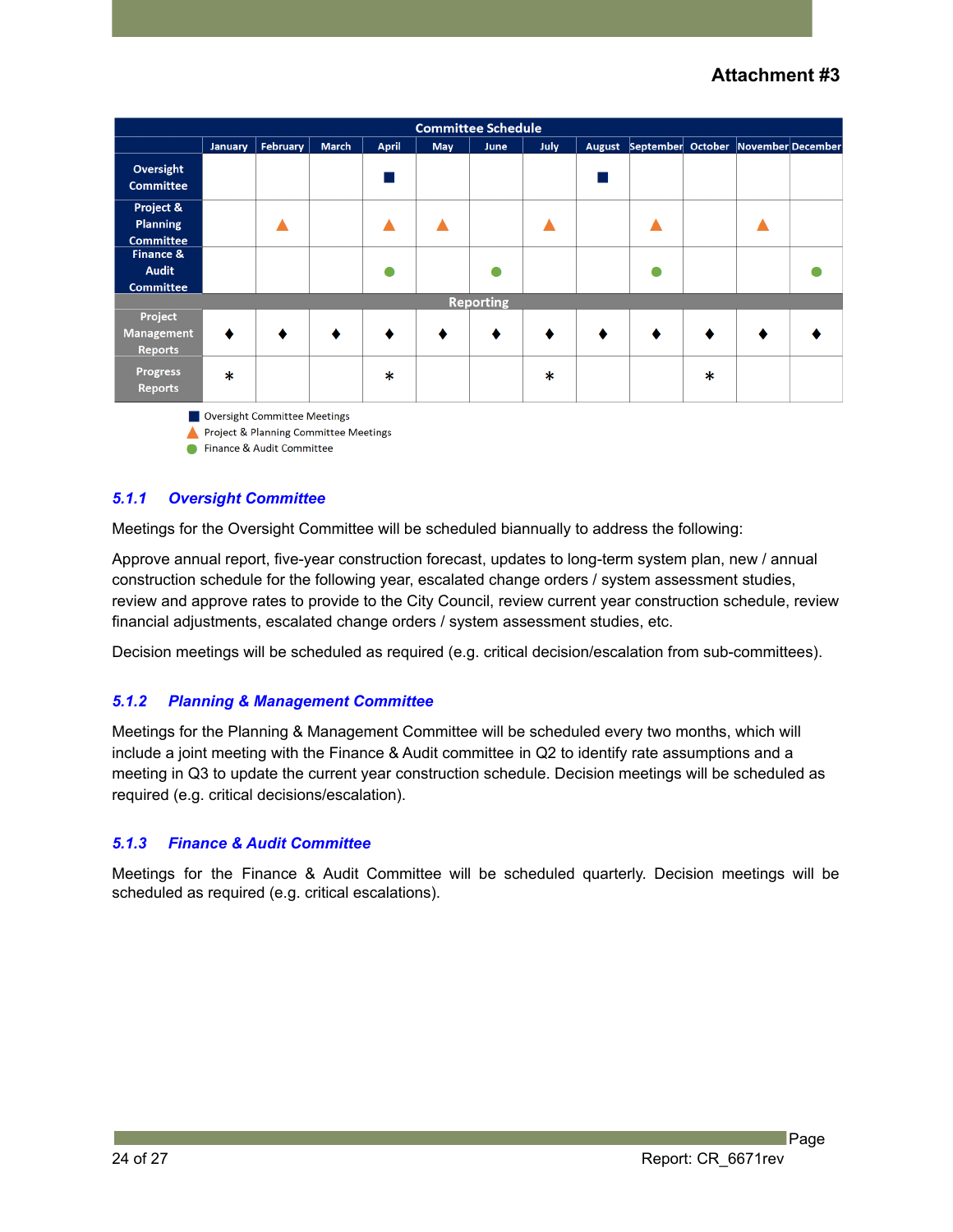# 6 Glossary

| Change Order                     | Any modification in original scope, cost and/or time of a work                                                                                                                                                           |
|----------------------------------|--------------------------------------------------------------------------------------------------------------------------------------------------------------------------------------------------------------------------|
| City                             | City of Edmonton                                                                                                                                                                                                         |
| City's Senior Management         | Members of Executive Leadership Team                                                                                                                                                                                     |
| <b>Users</b>                     | Includes the City as the fund owner, the building industry, the development<br>industry, and the asset maintainer and owner                                                                                              |
| <b>Expansion Assessment</b>      | Sanitary charges collected from new developments in greenfield developments at<br>the time of service agreement.                                                                                                         |
| <b>External Stakeholders</b>     | Includes regional planning authority such as the Edmonton Capital Region Board<br>and the public                                                                                                                         |
| <b>Financial Statement</b>       | A report provides the details of revenue, expenses and balance                                                                                                                                                           |
| Fund                             | Sanitary Servicing Strategy Fund (SSSF)                                                                                                                                                                                  |
| Internal Control System          | Procedural measures adopted to ensure the funds drawn from the SSSF are used<br>efficiently and effectively to advance the objectives of the Sanitary Servicing<br>Strategy, the long term system plan, and City policy. |
| Just-in-Time                     | Provide service on the time when it is really required                                                                                                                                                                   |
| <b>Key Stakeholders</b>          | It includes City, EPCOR and Urban Development Institute (UDI)                                                                                                                                                            |
| Program                          | Sanitary Servicing Strategy Fund Program                                                                                                                                                                                 |
| Program Management Office        | A City of Edmonton's team assist in managing the program                                                                                                                                                                 |
| Sanitary Sewer Trunk Charge      | Charges collected at the time of development/building permit                                                                                                                                                             |
| Segment                          | A part of sanitary trunk                                                                                                                                                                                                 |
| Sub-Committees                   | It includes Planning & Management and Finance & Audit committees                                                                                                                                                         |
| <b>System Assessment Studies</b> | Technical studies conducted to refine the planning and design of various<br>segments                                                                                                                                     |

**Common**